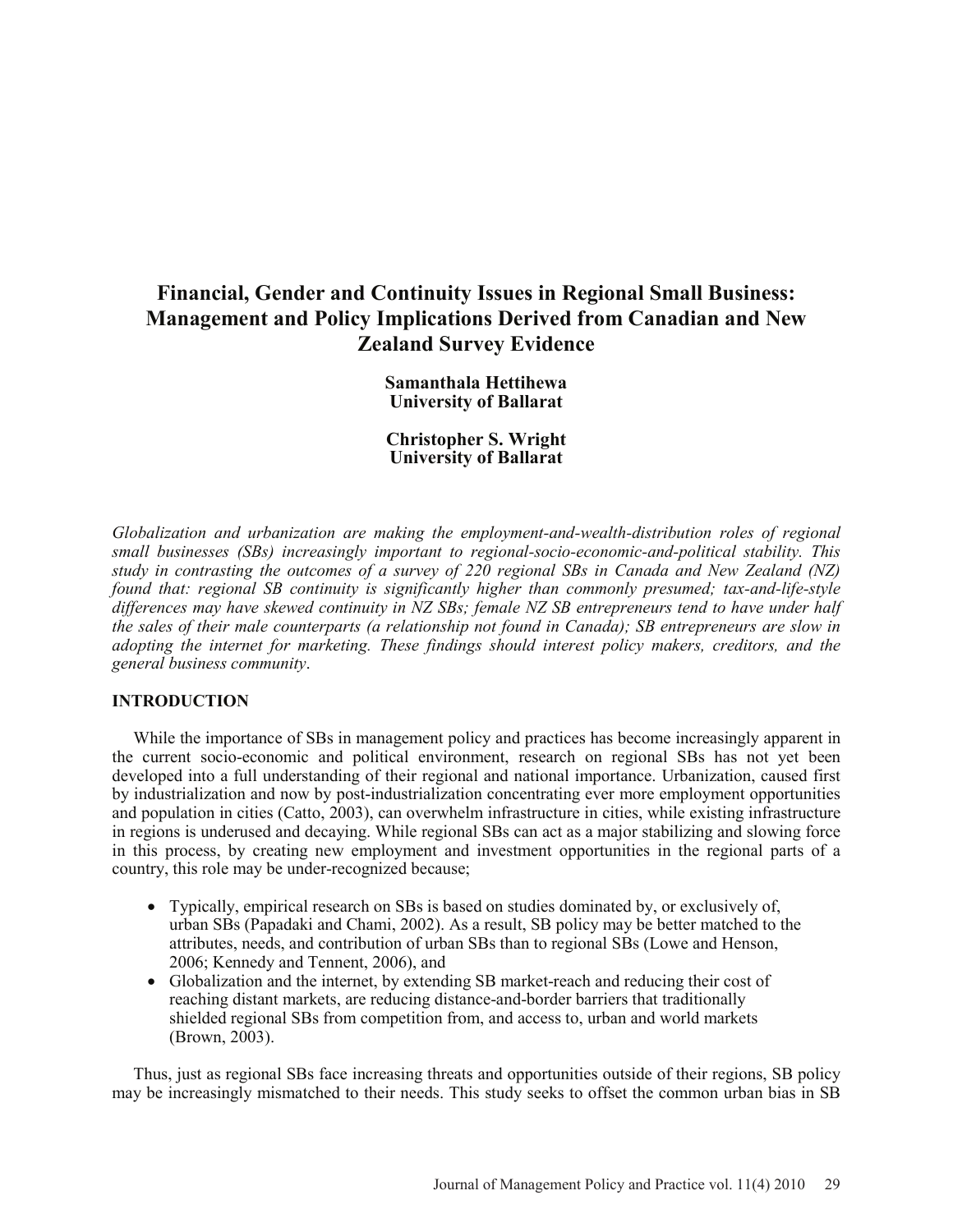research by contrasting the outcomes of a survey of regional SBs in Canada and New Zealand (110 in each country), by country and to a synthesis of received SB literature, government studies, and widelyheld SB models.

The decision to sample regional SBs in Canada and NZ makes the findings more general and the choice of these countries reflects similarities, such as:

- i. Trade patterns with their neighbor, who is much larger (population and economic power),
- ii. Development strategies that rely heavily on primary products,
- iii. Populations being concentrated in a few cities,
- iv. Strong social-safety nets,
- v. A treaty approach to relations with indigenous peoples, and
- vi. Climate, demography, and physical geography.

This study considers whether regional-SB-friendly policies are desirable in Canada and NZ and if commonly-held perceptions of SBs are a sufficient basis for such policies. A number of hypotheses are developed in this study (from the literature review) and are evaluated using survey data from regional SBs in Canada and NZ (that were selected via a stratified-random process). The study uses empirical data to evaluate: Continuity rates; Past-and-expected internet usage; and Financing choices. Also, Firm-specific variables (including financing choices) and management-specific variables are regressed against the perceived-financial-condition of SBs, the gender of their entrepreneurs and their age. This study complements existing literature by identifying a gap between common perceptions of SBs and the attributes, needs, and contribution of regional SBs. The findings in this study should be interest to policy makers, creditors, and the business community.

The rest of this paper is organized as follows: First a literature review and hypotheses are given, next a theoretical foundation on the methodology and choice of variables are provided; a description of the methodology and data are discussed in the following section followed by empirical findings; and the final section provides the conclusion with policy implications and future research.

# **LITERATURE REVIEW AND HYPOTHESES**

# **An Overview of SB Contribution and Attributes in Canada and NZ1**

National needs, history and perspectives affect each country's SB definition. In Canada, SBs are firms with under \$5 million in sales and under 100 employees (Canada's SB Data Centre, 2008). While NZ's Ministry of Economic Development (MED, 2006) does not define SBs, it defines small and medium enterprises (SMEs) as firms with under 20 employees. The similarity of the definitions caused this study to treat NZ SMEs as being interchangeable with Canadian SBs (Morrison, 1999). A notion of the average size of NZ SBs can be found in Table 1.

| <b>Number of Employees</b> | <b>Average sales (NZD)</b> |
|----------------------------|----------------------------|
|                            | 174,810                    |
| $1 - 5$                    | 288,578                    |
| 6-9                        | 974.347                    |
| $10 - 19$                  | 1,743,531                  |

**TABLE 1 THE AVERAGE 2004 SALES PER NZ SB**

Source: AES, 2005

In 2004, SB contributions to Canadian and NZ GDP were, respectively 24 percent (Industry Canada, 2008) and 39 percent (AES, 2005). Canadian SB numbers rose from 600,000 in 1979 (Knight, 1979) to 2.6 million in 2005 (Ontario, 2006). In 2000-05, SBs provided 60 percent of private-sector jobs (Stats Canada, 2007; Loveman and Sengenberger, 1991). NZ SMEs accounted for 96.3 percent of total NZ firms in 2005 and 42.3 percent of full-time employees (FTEs) in 2003 (MED, 2006). From 1975-82, firms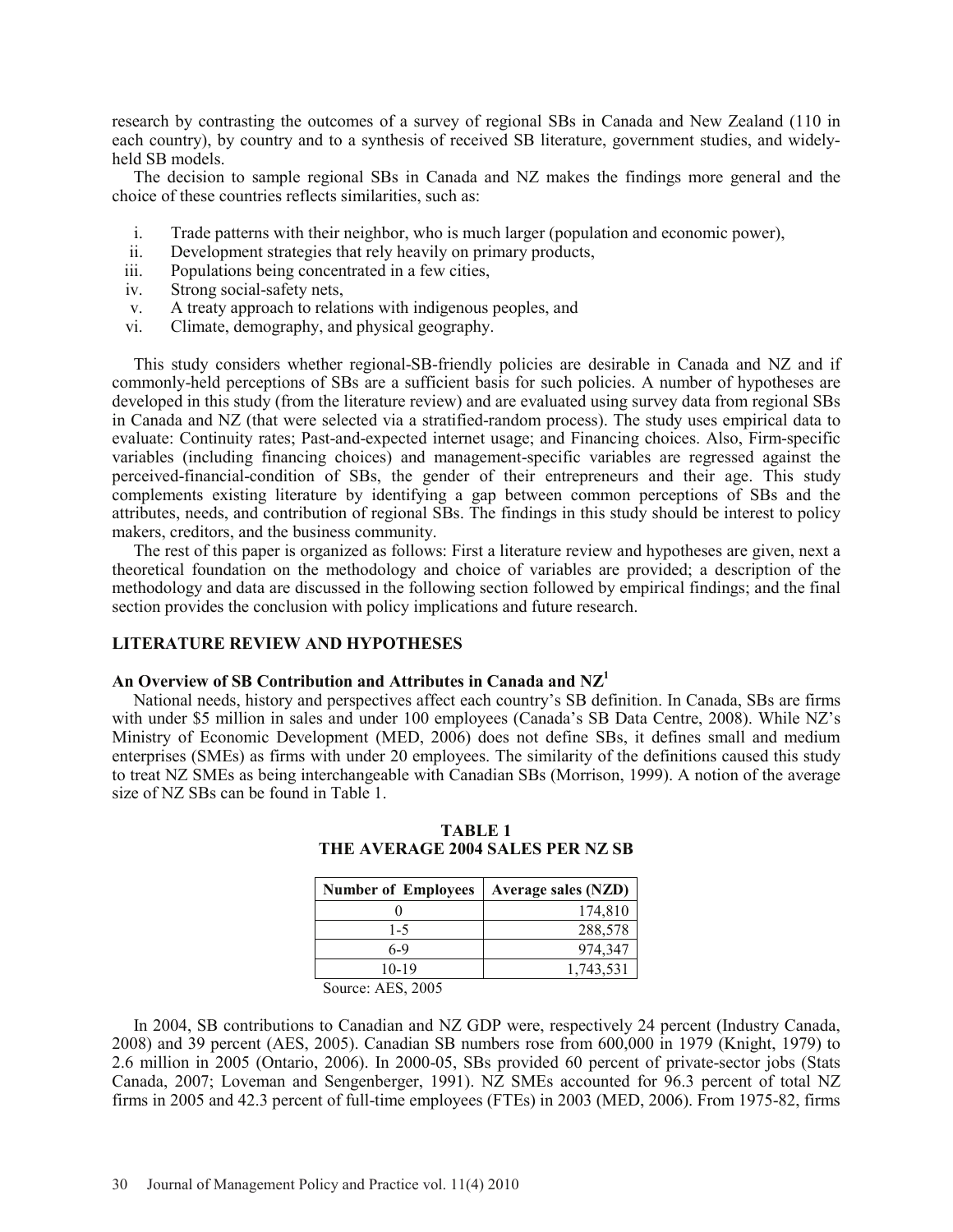with under 50 employees created all net new jobs in Canada (CFIB, 2008); large firms contributed 30 percent of employment prior to 1980 but shed many of those jobs in the 1980-82 recession. Employment data for NZ SBs/SMEs is incomplete (Morison, 1999). However, from 1997-2002, NZ SBs with 0-5 FTEs created 180,370 new jobs; in 2004, 96.3, 86.8, and 64.7 percent of NZ firms had, respectively, 19 or fewer, five or fewer, and no paid employees. In 2004/05, NZ SBs created 44 percent of all jobs (Lewis, 2004; Massey, et al., 2003).

Thus, as a group, SBs are the largest employers in both countries and are rising in importance. This rising importance likely occurs because, as large firms respond to technology and competitive pressures by an ongoing shedding of labor, many newly unemployed are soaked-up by newly-formed SBs. Thus, in regional areas, SBs are a key social-continuity-and-harmony bulwark—they mitigate and slow the decades-long trend of rural to urban migration (Catto, 2003).

#### **The Role of Financing**

Managing financing is a key factor for SBs throughout their lifecycle (Terpstra and Olson, 1993; SEC, 2004; CIBI, 2006; SME FDI, 2006; Hettihewa and Wright, 2007) and many empirical and anecdotal studies suggest that *financial decisions* are among the top nine SME challenges (Jones, 1979; Welsh and White, 1981; Van Auken and Neely, 1996; Coleman, 2000). Kaplan (1979) asserts that a lack of start-upand/or venture-capital, a dearth of merchant banks, and requirements for massive collateral, encourage: *short-termism* in lending, demands for high paybacks, scarcity of equity capital, and a lack of assistance by financiers. As a result, trade credit is likely to be important for SBs. García-Teruel and Martínez-Solano (2010), focusing on 47,197 SMEs in Europe (1996–2002), found a strong homogeneity in the factors determining trade credit, and that firms with easy access to funding tend to grant more trade credit to their customers; suggesting that tight monetary policy likely disproportionately burdens small firms via a cascading tightening of trade credit. La Rocca, et al. (2010) found SMEs tend to be heavily dependent on local institutions for financing; as a result, regional SBs may have more-limited financing options than urban SBs.

# **Financial Risk**

 Proprietors of SBs find the non-dilution-of-ownership trait of debt desirable. However, the perceived higher risk and small asset-base of SBs make accessing debt difficult. Regional SBs find accessing new financial products, information, and training to be more difficult than urban SBs. Serrasqueiro and Nunes (2008) found that debt and low fixed-assets reduce credit access, that separation of management and ownership has a positive influence, and liquidity, risk and ownership control were irrelevant.

#### **Risk and Bankruptcies in SBs**

Dun and Bradstreet statistics suggest that 88.7 percent of SB failures are attributed to management error (Duncan, 1993). Knight (1979) found that many failed SBs: did not keep reasonable financial records, considered cash-flows unimportant, and relied almost exclusively on bank financing (banks forced the failure in 85 percent of Knight's sample of 1,000 bankrupt firms). In 1998, 28 and 27 percent of bankruptcies were due, respectively, to financing and inside business conditions (Bradley and Cowdery,  $2004$ <sup>2</sup>. Nemetz and Fry (1988), Boswell (1972), and Hoad and Rosko (1964), found that SMEs have a more intense perception of business risk than large businesses. Serrasqueiro and Nunes (2008) also found a positive size-to-performance relationship.

Operating risks are also rising, as regional SBs increasingly compete with urban SBs and firms in other nations. Bradley and Cowdery (2004) found that 38.5 percent of SB bankruptcies are due to outsidebusiness conditions, including increased competition. Also, the perceived low-continuity rates of SBs cause creditors to see them as highly risky and, by bottlenecking access to credit, that perception may become a self-fulfilling prophecy.

# **HYPOTHESES AND THEORETICAL FOUNDATION FOR THE METHODOLOGY**

The following null hypotheses were developed from the literature review for testing with the Canadian and NZ data: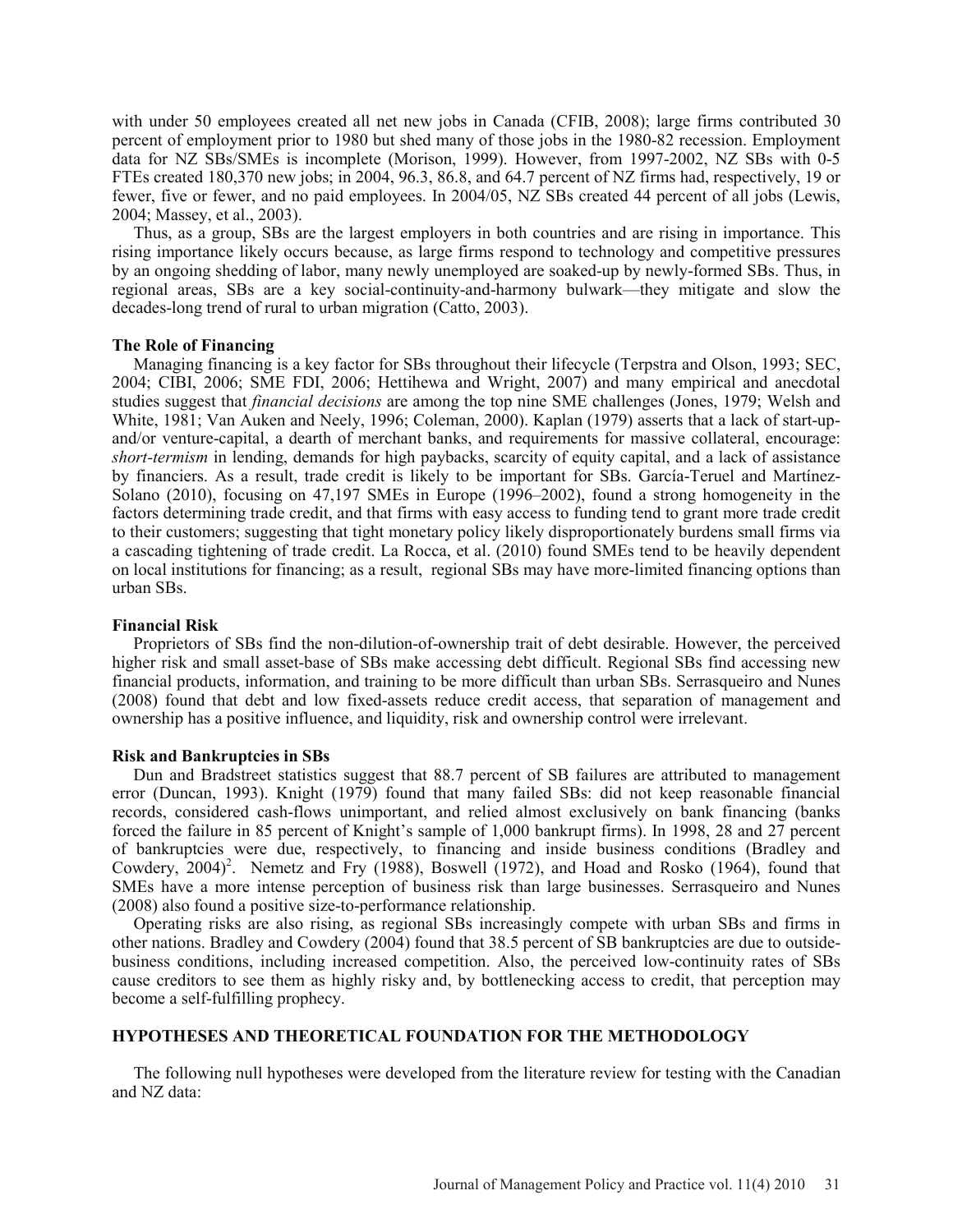- **H1:** Regional SBs have a higher continuity than what is commonly perceived for SBs,
- **H2:** Regional SBs make little or no use of internet marketing,
- **H3:** The perceived financial condition of SBs can be predicted from their attributes, their financing choices, and the characteristics of their entrepreneurs,
- **H4:** The gender of a SB entrepreneur can be predicted by the perceived financial condition of their SB, the attributes of their SB, the financing choices of their SB, and non-gender characteristics of the entrepreneur, and
- **H5:** The age of a SB can be predicted by its perceived financial condition, attributes, financing choices, and the characteristics of its entrepreneur.

The notions behind the above hypotheses are discussed in more detail below.

#### **Continuity**

The perception that SBs have low continuity rates is a key factor in them being seen as high credit risks. However, per Law and MacLellan (2005) and Mayer and Goldstein (1961), low continuity may be more due to dynamism than fragility. Further, much of high risk perception arises from statistics (e.g. Table 2) that agglomerate SBs across size and urban and regional locations and may be skewed by a few high risk groups.

| Number of        |                      | <b>Continuity Rate, After the</b> | <b>Inferred Annual</b> |                           |  |
|------------------|----------------------|-----------------------------------|------------------------|---------------------------|--|
| <b>Employees</b> | 1 <sup>st</sup> Year | $5th$ Year                        | 9 <sup>th</sup> Year   | <b>Discontinuity Rate</b> |  |
| $00-04$          | $72\%$               | $35\%$                            | $23\%$                 | $151\%$                   |  |
| 05-99            | $70\%$               | $37\%$                            | $26\%$                 | 139%                      |  |

**TABLE 2 CONTINUITY RATES BY FIRM SIZE, CANADA (1994-2003)** 

Source: Stats Canada, 2006

In NZ, the *transition rate* (a proxy for business growth—the change in the number of employees in firms over time) suggests that many SMEs persist at the same employee count (EC) or drift into a lower bracket. Sixty-six percent of firms with a 1-5 EC remained the same size in 2006 and just over three percent shifted to the 10-19 EC size. However, in terms of performance, the (Statistics NZ) Annual Enterprise Survey (AES, 2005) shows that firms with 1-5 EC in 2004 had the highest profit per employee of all EC groups and the next highest group was 6-9 EC. In this study continuity was examined via descriptive statistics and ordinal-logistic regression analysis (see Model 3).

#### **Internet Usage and Globalization**

Regional SBs have traditionally operated mostly in sheltered, monopolistically-competitive, local markets that afforded a complacent response to change (Nassimbeni, 2001). The current pace of globalization and e-commerce change SB risks and opportunities by: shrinking time-and-distance barriers, shifting market definitions and boundaries and reducing market refuges (Pope, 2002; Hettihewa and Wright, 2007). Regional SBs may be at more risk if they are less willing or less able to exploit the benefits created by technological change. This study's review of regional SB usage of the internet (via descriptive statistics) makes it uniquely important in terms of future-policy implications.

#### **Financing Issues**

Bradley and Cowdery (2004), Nemetz and Fry (1988), Hoad and Rosko (1964) Boswell (1972) and Reid (1996) suggest that financing is a key SB issue. Several theories underpin the financing issues portion of the survey questionnaire in this study: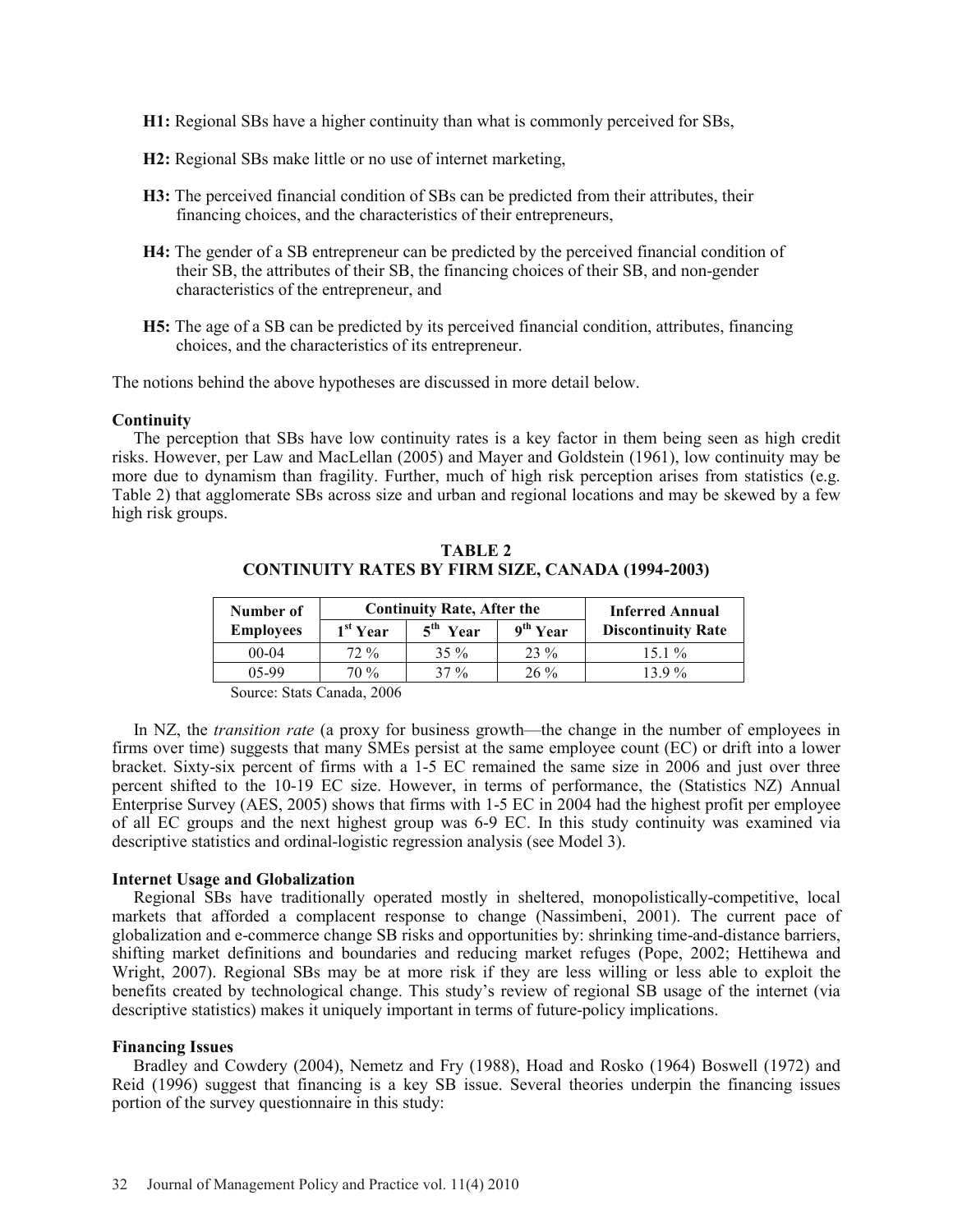- x C*apital-structure decisions* (Modigliani-Miller, 1958; Terpstra and Olson, 1993) are a key survival determinant for young SBs. Holmes and Kent (1991) and Michaelas, et al. (1999) performed a comparison of capital structures in, respectively, Australia and the UK. . Levin and Travis (1987) assert that, if traditional leverage theory is not applicable, an owner's risk attitude sets a suitable debt-to-equity ratio.
- *Growth-cycle Theory* postulates that, as firms grow, a succession of financing options become attractive and available (Berger and Udell, 1998; Hall, et al., 2000).
- *Pecking-Order Theory* (POT; Myers, 1984; Myers and Majluf, 1984) suggests that firms rank and prioritize funding sources in terms of the effort to obtain it. Exceptions, where the survey findings did not validate the above theories, are noted and explained. Lopez-Garcia and Sorgob-Mira, 2008 assert that firms prefer internal finance and if external finance is required, they start with debt, to minimize ownership dilution.

Empirical research indicates that all of these theories provide useful insights into the financing choices of firms and that none is sufficiently robust to standalone—for example: Berger and Udell (1998) found that smaller-and-less-transparent firms rely on inside finance, trade credit and angel capital until stability is achieved and financing sources widen. Elston (2002) suggests that financial constraints vary inversely with firm size, Chittenden, et al. (1996) note that financial constraints affect SB growth, and Gregory, et al. (2005), found firm size (employee numbers) is a good predictor of capital-structure. Sogorb-Mira (2005) found: a negative relationship between non-debt tax shields, profitability and SME leverage and a positive relationship between size, growth options, leverage and SME capital structure. Freear, Sohl and Wetzel (1995) found bootstrap financing to be more creative than traditional financing approaches. Ayyagari, et al., (2007) found, for 76 countries, that lower entry costs and better credit-information sharing lead to a larger SME sector. Evans (1987) and Yasuda (2004) found a negative relationship between growth and firm size. Heshmati (2001) noted that SB sales growth and indebtedness were positively correlated (Becchetti and Travato, 2002; Elston, 2002). Nicolini (2001) found that sectorial differences have little effect on SME behavior and performance. An investigation by Honjo and Harada (2006), on public policy and financial structure, found that SME growth was favorably affected by cashflow and government incentive schemes. Financial issues were examined via ordinal-logistic regression analysis (see Model 1).

#### **Gender Issues in SBs**

A significant share of Canadian and US SMEs are run by female entrepreneurs (FEs), respectively, 36 and 38 percent). Roper and Scott (2009) noted that, after adjusting for income, education, and experience differences, FEs were 7.4 percent more likely to perceive financial barriers to business start-up, but could not explain what caused that difference. In counter-point, Fabowale, et al. (1995) and SME FDI (2006) found that actual gender-based differences in credit access can be explained by differences in the trackrecord and structure of firms. However, the structural attributes lenders use as risk proxies may be linked to gender and, thus, represent indirect and/or unintended gender discrimination. In considering such attributes, Cuba, et al. (1983) and Sirinivason, et al. (1994) assert that FEs have smaller SBs with lower financial performance and slower growth than male-run SBs. Shim, et al. (1998) and Sirinivason, et al. (1994) suggest that such attributes may arise from noneconomic motivations, including a less-aggressive, less-growth-oriented focus. Heilbrunn (2004) found that businesses of FEs are smaller, more service oriented and *cheaper* to finance. These attributes were also considered, at various SB growth stages, by Shim and Eastlick (1998) and SME FDI (2006). Robson and Obeng, (2007) found that business barriers were related to the entrepreneur's education but not to their age or gender. Other researchers (Smeltzer, et al., 1989) found that FE SBs are as successful as those run by males. While LeCornu, et al., (1996) suggest nonfinancial returns are as important to SBs as financial returns, an analysis of regional FE-run SB performance has not been done to confirm such findings. Given that regional SBs often have less access to new information, new-financial products, technology, and training than urban SBs, it is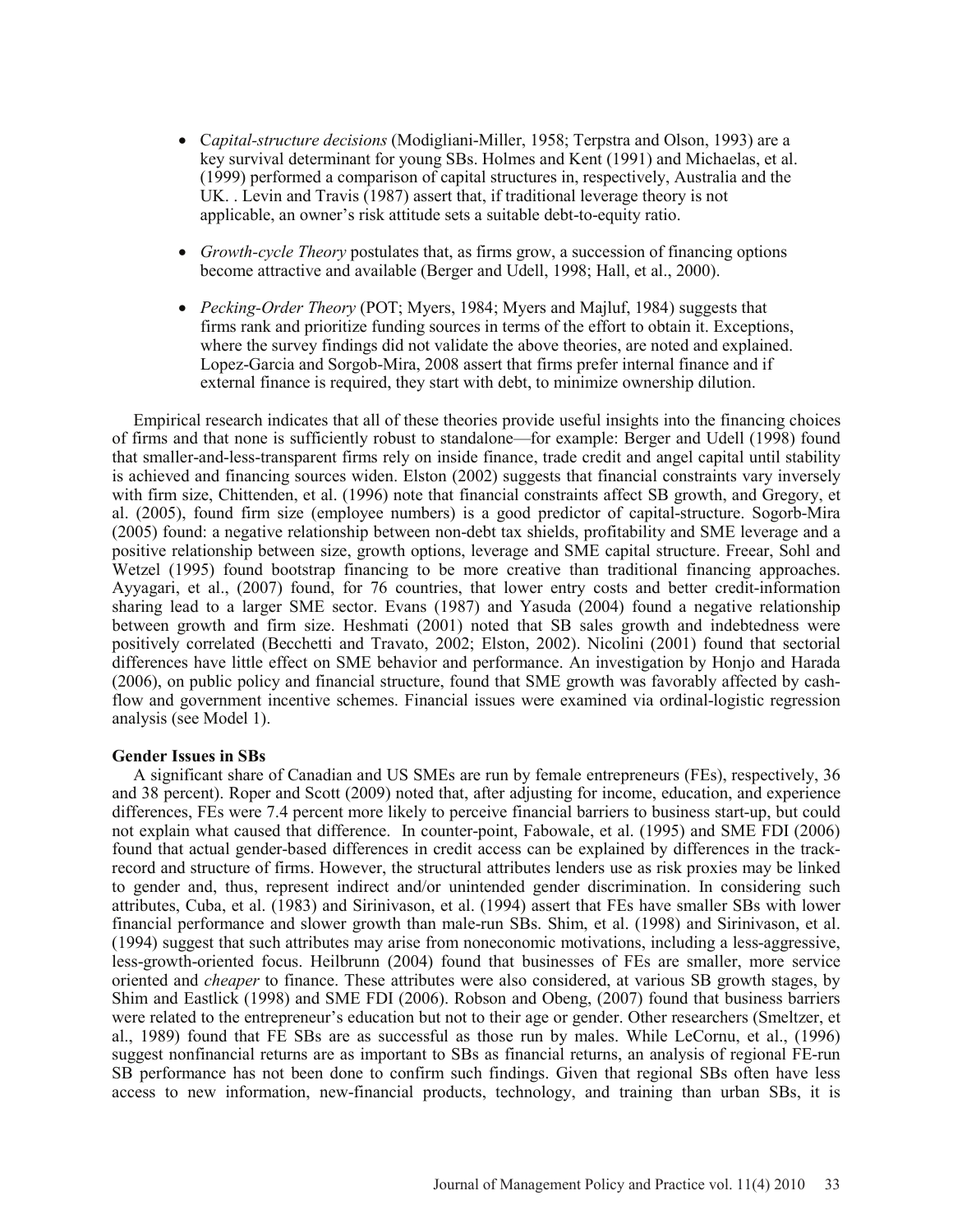important to understand the gender-driven attributes of regional SBs. Gender issues were examined via descriptive statistics and binary regression analysis (see Model 2).

#### **Managerial Factors**

While Scherr (1989) asserts that managerial variables are crucial issues in SB failure, El-Zeyaty (1986) found that performance/financial-ratio models are poor predictors of bankruptcy. Lussier (1995) tested quantitative and qualitative managerial success/failure factors of SBs using a non-financial model and found that successful entrepreneurs often had less education but made better use of professional advice and had specific business plans. Managerial factors made up a large part of the independent variables in the regression models.

# **DESCRIPTION OF METHODOLOGY AND DATA**

This study is based on responses to questionnaires with 46 and 51 questions distributed to 110 SB entrepreneurs in each of, respectively, Canada  $(2006)^5$  and NZ  $(2007)^6$ . A stratified-random selection process was used to ensure that the responses were not dominated by one type of SB (e.g. restaurants). The effective response rates of 24.6 and 32.3 percent in, respectively, Canada and NZ are reasonable, for this type of mail survey (e.g. 23.0, 20.5, 24.0, and 30.9 percent in, respectively, Karagozoglu and Lidell, 1998; Fletcher, 2001; Pope, 2002; and Holmlund et al., 2007; also, 27.6 and 24 percent for Batten et al., 1997 and 1999).

#### **Regional SB Continuity**

Continuity of SBs can be difficult to analyze in a cross-sectional study. Fish-and-game managers overcome a similar problem by using age profile to estimate survivorship/continuity. Table 2 shows the continuity rates for Canadian SBs and the inferred annual discontinuity rate over 9 years. The questionnaire provided information on the continuity of regional SBs by asking how many years since your firm was founded and then that data is related to the responses on firm size.

#### **Internet Usage**

The importance of the internet to the business was inferred by asking NZ SBs the percentages of their annual sales generated via the internet: Three years ago, Currently, Expected in three years? This question was added after several Canadian regional SBs noted that internet marketing greatly enhanced their sales.

#### **Financing, Gender, and Managerial Issues**

Regression models 1 through 3 are used for each country to examine, respectively, the SB's perceived financial condition, the gender of its entrepreneur, and its age. Each model started with a large number of variables and the correlation matrix was used to identify well-correlated variables for retention into the next iteration of the model (e.g. Model 1 has iterations of 1.1 to 1.3). However, some poorly-correlated variable were retained to provide a comparison between countries. While it is always nice to have a strong regression result, the intent in this analysis is to examine the effect of specific factors, rather than to make predictions. In comparing and contrasting Canadian regional SB's with their NZ counterparts, the initial model reviews how the principals of regional SBs perceive the financing situation of their firm is affected by a selection of capital structure, firm-specific and management-specific variables:

#### **FIGURE 1 GENERAL-FORM MODEL (EQN 1)**  $FC = \alpha + \sum_{i=1}^{n} \beta_i X_i + \sum_{i=1}^{m} \varphi_i K_i + \sum_{i=1}^{p} \lambda_k Z_k + \varepsilon$  $\sum_{k=1} \lambda_k Z_k$ n  $\sum_{i=1}$ m  $= \alpha + \sum_{i=1}^{n} \beta_i X_i + \sum_{j=1}^{m} \varphi_j K_j + \sum_{k=1}^{p} \lambda_k Z_k + \varepsilon$  (1)

 $K_1$  to  $K_m$  = capital structure types

FC = perceived financial condition  $Z_1$  to  $Z_p$  = management-specific effects  $X_1$  to  $X_n$  = firm-specific effects  $\varepsilon$  = sum of unexplained-error disturbance  $\varepsilon$  = sum of unexplained-error disturbances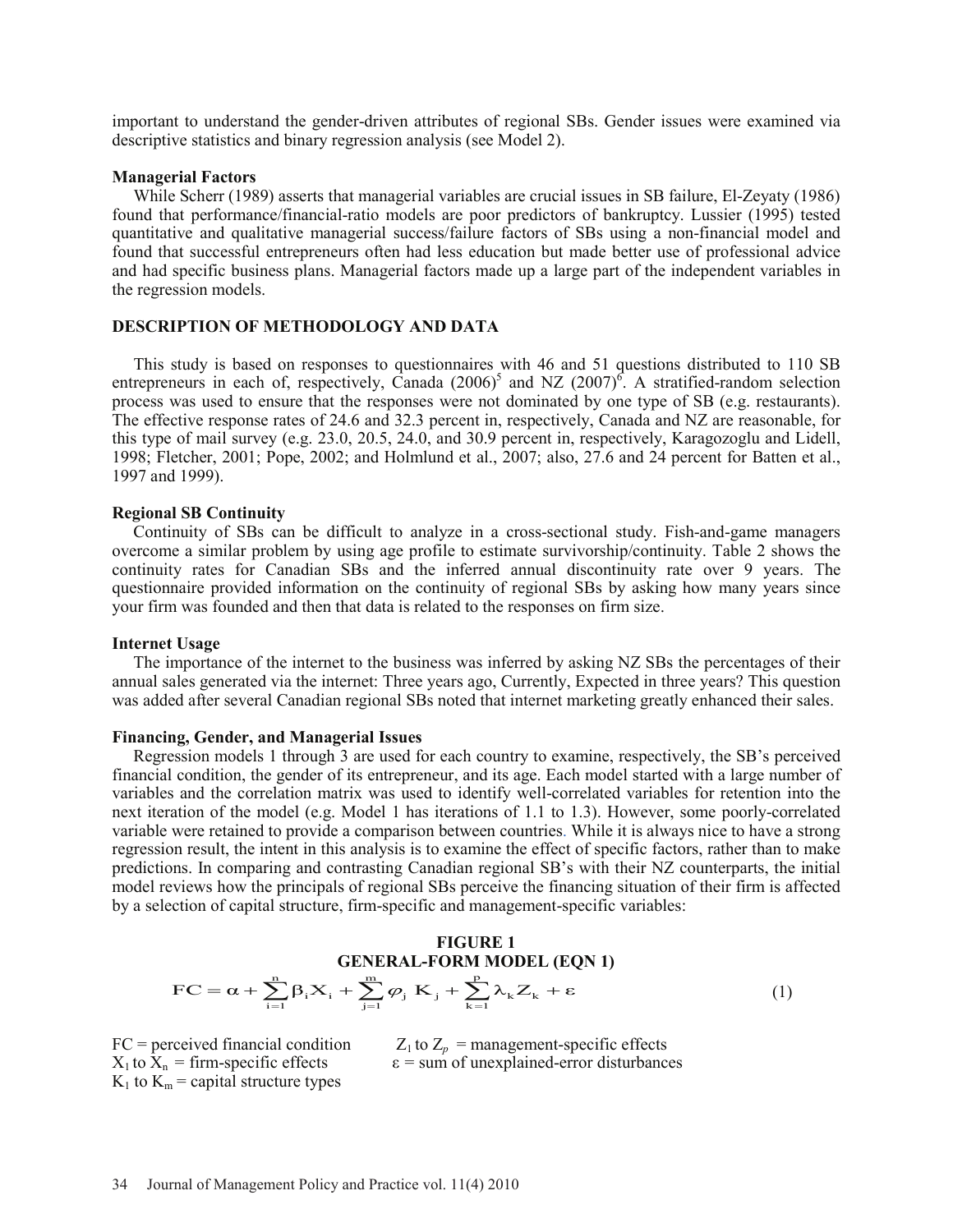The initial analysis (Model 1.1), using the SPSS statistical package, began with 17 and 18 independent variables (i.e. from the questionnaire responses) for, respectively, Canada and NZ, in an ordinal-logistic regression against the respondent's perception of the financial condition of their firm.<sup>7</sup> Models 2 and 3 (gender and firm-age, described by eqns (2) through (3a)) were developed by reordering eqn (1) to change the dependent variable and are used to determine if a SB's attributes can be used to profile the gender of its principal and/or its age. The binary nature of the Model 2 makes the binary-regression-analysis function in SPSS appropriate. The ordinal-logistic-regression function in SPSS was used to analyze Model 3.

# **EMPIRICAL FINDINGS AND ANALYSIS**

# **Regional SB Continuity**

The 81.8 percent survivorship to over 10 years for the sample of responding Canadian SBs (Table 3) infers that their annual continuity rate exceeds 98 percent p.a.; the resulting discontinuity rate of under two percent is far lower than the 14 to 15 percent average discontinuity rate for Canadian SBs in Table 2. The grimmer story told in Table 3 for NZ can be explained by the NZ life-style-and-tax rules (i.e. after five years, NZ SBs must prove an intent to earn a profit; whereas. Canadian SBs face that burden of proof from inception). Thus, to make sense of the NZ SB survivorship, it must be separated by firm size *beforeand-after-the-tax-crisis point*. Where this is done in Table 4, there is a clear divide between firms of three-and-fewer employees and larger SBs. The smaller firms are severely affected by the five-year-tax cut-off—with annual survivorships falling from around 94 percent to under 75 percent.

**TABLE 3 FIRM-AGE PROFILE OF REGIONAL SBS RESPONDING TO THE QUESTIONNAIRE**

| <b>Years Since</b> | Canada          |                     | NZ                  |              |  |  |
|--------------------|-----------------|---------------------|---------------------|--------------|--|--|
| <b>Founding</b>    | % of Responding | <b>Survivorship</b> | % of Responding SBs | Survivorship |  |  |
| $< 01$ yrs         | $0.0\%$         | $100.0\%$           | $7.5\%$             | 100.0%       |  |  |
| $01$ to $03$ yrs   | $4.5\%$         | $100.0\%$           | $10.0\%$            | $92.5\%$     |  |  |
| $03$ to $05$ yrs   | $4.5\%$         | $95.5\%$            | $30.0\%$            | $82.5\%$     |  |  |
| $05$ to $10$ yrs   | $9.2\%$         | $91.0\%$            | $17.5\%$            | 52.5 %       |  |  |
| $>10$ yrs          | 81.8%           | 81.8%               | $35.0\%$            | 35.0%        |  |  |

 $\dagger$ . The survey provides a cross-sectional snapshot of the age of respondent firms from which the minimum survivorship can be inferred. *Ceteris paribus*, if SBs have a low survivorship, the cross-section should show a large number of young firms and a high survivorship will result in a large number of older firms. Thus, the pattern in the survivorship bias can be used to infer the minimum survivorship by subtracting the "% of Responding SBs" from the previous survivorship balance—this is a minimum survivorship; because an unknown number of firms, which have survived into their current age category, may not survive into the following age category.

**TABLE 4 FIRM-AGE PROFILE FOR NZ SBS, SPLIT-OUT BY SB SIZE**

| Number of        |             | Canadian SB Survivorship % to |            | NZ SB Survivorship % to |                                     |               |  |
|------------------|-------------|-------------------------------|------------|-------------------------|-------------------------------------|---------------|--|
| <b>Employees</b> | $3-to-5yrs$ | Over<br>5yrs                  | Over 10yrs | $3-to-5yrs$             | Over 5yrs                           | Over<br>10yrs |  |
| $\leq$ 3         | 100.00 %    | 75.00 %                       | 75.00 %    | 76.47 %                 | 23.53 %                             | 5.88 %        |  |
| $\geq$ 4         | 94.44 %     | 94.44 %                       | 83.33 %    | 91.67 %                 | 75.00 %                             | 58.33 %       |  |
|                  |             | Inferred Annual Survivorship  |            |                         | <b>Inferred Annual Survivorship</b> |               |  |
| $\leq$ 3         | 98.58%      | 98.86 %                       | 75.32 %    | 93.51%                  | 74.87 %                             | 75.32 %       |  |
| >4               | 98.58 %     | 98.86 %                       | 98.19 %    | 97.85 %                 | 94.41 %                             | 94.75 %       |  |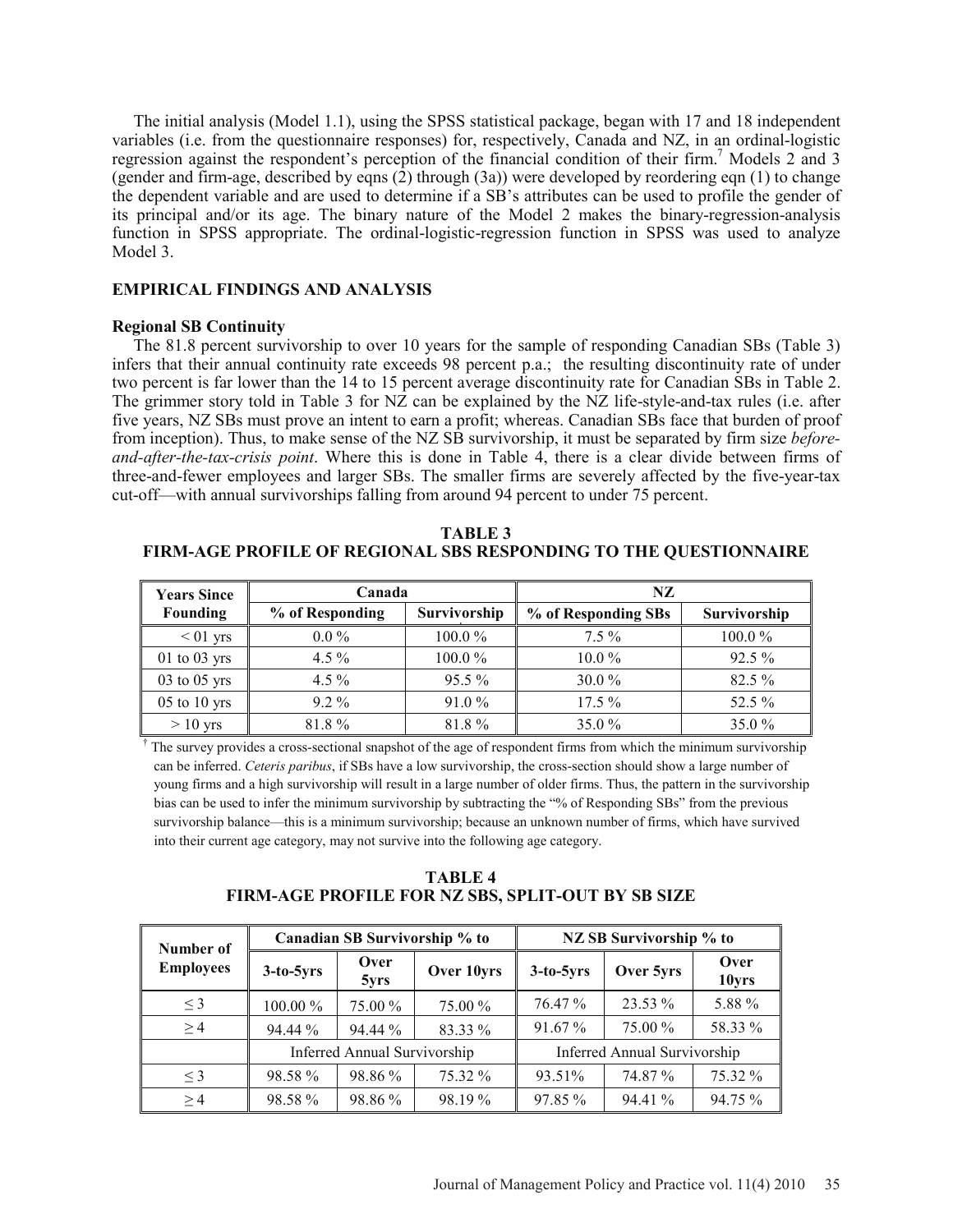#### **Internet Usage**

While the internet usage of NZ SBs has improved somewhat, Table 5 suggests that a great majority are not using, and do not expect to use, the internet for marketing and that the vast majority have little-or-no internet involvement.

| <b>Sales</b> | 3 Yrs Ago | Current | <b>Expected in 3 Yrs</b> |
|--------------|-----------|---------|--------------------------|
| $00\%$       | 75.0%     | 65.0%   | 65.0%                    |
| 00-05%       | 12.5%     | 17.5%   | 12.5%                    |
| $05-10%$     | 2.5%      | 2.5%    | 2.5%                     |
| $10-15%$     | $0.0\%$   | $5.0\%$ | $0.0\%$                  |
| $15 - 20%$   | $5.0\%$   | 2.5%    | $10.0\%$                 |
| 20-30%       | $5.0\%$   | $0.0\%$ | $0.0\%$                  |
| $30 - 50\%$  | $0.0\%$   | $5.0\%$ | $0.0\%$                  |
| $> 50\%$     | $0.0\%$   | 2.5%    | $10.0\%$                 |
| Total        | 100.0%    | 100.0%  | 100.0%                   |

# **TABLE 5 SHARE OF SALES GENERATED BY THE INTERNET**

# **Analysis of the Perceived Level of Financial Difficulty—Model 1**

The Model 1 (eqns (1a) and (1b) considers the questionnaire respondents' perceptions of the financial condition of their SBs, as a function of selected attributes of the SBs and the respondent:

#### **FIGURE 2 MODEL 1.1 – FINANCIAL CONFIDENCE (EQN 1a & 1b)**

$$
FC_{CDN} = \alpha + \beta_1 Ind + \beta_2 Emp + \beta_3 REV + \beta_4 IS + \beta_5 BT + \beta_6 FAGE + \beta_7 FRec + \beta_8 PLR +
$$
  
\n
$$
\varphi_1 KapIn + \varphi_2 KapTc + \varphi_3 KapBs + \varphi_4 KapBm +
$$
  
\n
$$
\lambda_1 Rage + \lambda_2 Regen + \lambda_3 Red + \lambda_4 RWExp + \lambda_5 RMExp + \lambda_6 REB + \epsilon
$$
  
\n
$$
FC_{NZ} = \alpha + \beta_1 Ind + \beta_2 Emp + \beta_3 REV + \beta_4 IS + \beta_5 BT + \beta_6 FAGE + \beta_7 FRec + \beta_8 PLR +
$$
  
\n
$$
\varphi_1 KapIn + \varphi_2 KapTc + \varphi_3 KapBs + \varphi_4 KapBm +
$$
  
\n
$$
\lambda_1 Rage + \lambda_2 Regen + \lambda_3 REd + \lambda_4 RWExp + \lambda_5 RMExp + \lambda_6 REB + \epsilon
$$
  
\n(1b)

See Table 6 for variable descriptions.

As expected, the first iteration of the Model 1.1 (per Table 6) was relatively poor for both Canada and NZ. Eleven variables in the Canadian data that were well correlated with the dependent variable (per the correlation matrix) were retained for Model 1.2. Model 1.2 significantly improved the Canadian statistics; the equation approached 10 percent significance and two parameters were 10 percent significant. Applying Model 1.2 to the NZ data gave significantly weaker statistics and indicated that SBs in regional NZ differ significantly from their Canadian counterparts. When respondent perceptions of the interest rate were added to Model 1.2 to create Model 1.3, the NZ statistics were improved and one parameter became marginally significant. Table 6 gives detailed findings for the analysis.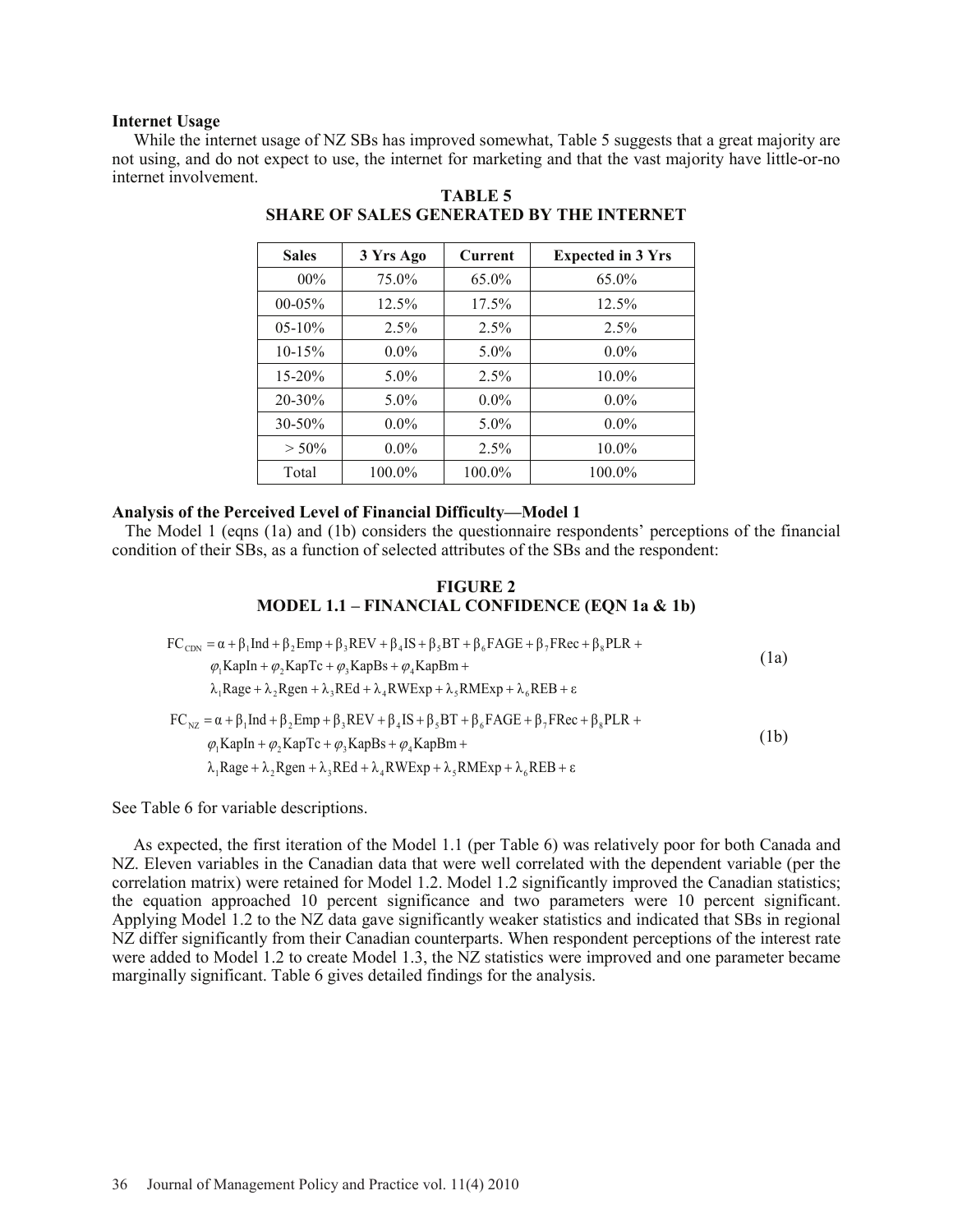**TABLE 6 STATISTICAL RESULTS FOR MODELS 1.1 – 1.3 (PERCEIVED FINANCIAL CONDITION)**

|            |                                                         |                 | Model 1.1 |               |           |           |           | Model 1.2 |           |          |           |  |
|------------|---------------------------------------------------------|-----------------|-----------|---------------|-----------|-----------|-----------|-----------|-----------|----------|-----------|--|
|            | <b>Independent Variable</b><br>and Description          | Canada (eqn 1a) |           | $NZ$ (eqn 1b) |           |           | Canada    |           | NZ        |          | NZ        |  |
|            |                                                         | Estimate        | Wald-test | Estimate      | Wald-test | Estimate  | Wald-test | Estimate  | Wald-test | Estimate | Wald-test |  |
| Ind        | Industry type                                           | 0.076           | 0.257     | 0.185         | 1.345     | na        | na        | na        | na        | na       | na        |  |
| Emp        | Employees                                               | 0.051           | 1.802     | 0.031         | 0.281     | 0.037     | 1.853     | 0.013     | 0.097     | $-0.012$ | 0.064     |  |
| Rev        | Revenues                                                | $-0.471$        | 0.588     | $-1.007$      | 2.946     | na        | na        | na        | na        | na       | na        |  |
| IS         | % International sales                                   | 23.211          | 1.513     | $-1.492$      | 0.419     | na        | na        | na        | na        | na       | na        |  |
| IP         | % International purchases                               | 0.148           | 0.002     | $-1.772$      | 1.232     | na        | na        | na        | na        | na       | na        |  |
| KapIn      | Internal capital                                        | 1.247           | 0.452     | $-0.714$      | 0.214     | 0.735     | 0.282     | 0.420     | 0.142     | 0.645    | 0.303     |  |
| KapTC      | Trade credit                                            | 5.447           | 1.817     | $-3.507$      | 3.373     | 4.419     | 1.668     | $-2.295$  | 2.088     | $-1.659$ | 1.022     |  |
| KapBS      | Bank short-term loans                                   | $-2.790$        | 1.779     | $-5.928$      | 2.473     | $-3.372*$ | 3.735     | $-3.076$  | 0.924     | $-2.661$ | 0.681     |  |
| KapBM      | Bank medium-term                                        | 1.754           | 0.459     | $-2.642$      | 1.435     | na        | na        | na        | na        | na       | na        |  |
| <b>BT</b>  | Business type                                           | 0.220           | 0.204     | 0.429         | 1.283     | na        | na        | na        | na        | na       | na        |  |
| FAge       | Firm age                                                | 0.864†          | 1.902     | 0.441         | 1.091     | 0.421     | 0.767     | $-0.018$  | 0.003     | 0.049    | 0.022     |  |
| FRec       | Record keeping frequency                                | $-0.739$        | 0.325     | $-0.158$      | 0.102     | 0.191     | 0.031     | $-0.142$  | 0.101     | $-0.253$ | 0.293     |  |
| RAge       | Respondent Age                                          | $-2.350*$       | 3.671     | 1.071         | 2.542     | $-2.274*$ | 4.799     | 0.965     | 2.806     | $1.184*$ | 3.881     |  |
| RGen       | Respondent gender                                       | $-1.504$        | 1.105     | 1.875         | 2.268     | $-0.607$  | 0.304     | 0.713     | 0.730     | 0.967    | 1.236     |  |
| REd        | Respondent education                                    | $-0.056$        | 0.014     | $-0.497$      | 1.663     | 0.118     | 0.119     | $-0.208$  | 0.681     | $-0.030$ | 1.508     |  |
| RMExp      | Respondent management experience                        | 0.845           | 2.087     | $-0.912$      | 3.195     | 0.489     | 1.112     | $-0.482$  | 1.378     | $-0.516$ | 1.526     |  |
| <b>REB</b> | Respondent employment background                        | $-0.356$        | 1.170     | $-0.517$      | 3.405     | $-0.418$  | 0.175     | $-0.288$  | 1.527     | $-1.232$ | 0.951     |  |
| PLR        | Perception of lending rate                              | na              | na        | na            | na        | na        | na        | na        | na        | 1.297    | 3.337     |  |
|            | <b>Pseudo <math>\mathbb{R}^2</math> (Cox and Snell)</b> | 0.493           |           | 0.326         |           | 0.442     |           | 0.201     |           | 0.264    |           |  |
|            | Chi-Square                                              | 21.736          |           |               | 16.580    | 18.674    |           |           | 9.429     |          | 12.871    |  |

\*\*\* Significance at 1 percent; \*\* Significance at 5 percent; \* Significance at 10 percent

#### **Gender as a SB Issue—Model 2**

While gender inequality is a significant issue in management and finance literature, the earlier model suggests that the respondent's gender is not statistically correlated with their perception of their SB's financial difficulty (e.g. the correlation was slightly negative and slightly positive in, respectively, Canada and NZ). This unexpected outcome was further explored by determining if a respondent's gender is predicable by the responses on key attributes of their SB and what such predictability implies, with respect to their society. Equations (2) and (2a) are used in the estimations and the variable descriptions are in Table 7.

#### **FIGURE 2 MODEL 2 – GENDER (EQN 2 & 2a)**

Male<sub>CDN</sub> =  $\alpha + \beta_2$ Emp +  $\beta_3$ Rev +  $\beta_{16}$ FC +  $\beta_5$ KapIn +  $\beta_6$ KapTC +<br>  $\beta_7$ KapBs+  $\beta_{10}$ FAge+  $\lambda_1$ Rage+  $\lambda_2$ REd+  $\lambda_5$ RMExp+  $\lambda_6$ REB  $\text{Male}_{\text{CDN}} = \alpha + \beta_2 \text{Emp} + \beta_3 \text{Rev} + \beta_{16} \text{FC} + \beta_5 \text{KapIn} + \beta_6 \text{KapTC} +$  (2)

$$
\begin{aligned}\n\text{Male}_{\text{NZ}} &= \alpha + \beta_2 \text{Emp} + \beta_3 \text{Rev} + \beta_{16} \text{FC} + \beta_5 \text{KapIn} + \beta_6 \text{KapTC} + \\
&\quad \beta_7 \text{KapBs} + \beta_{10} \text{FAge} + \lambda_1 \text{Rage} + \lambda_2 \text{Red} + \lambda_5 \text{RMExp} + \lambda_6 \text{REB}\n\end{aligned}\n\tag{2a}
$$

Per Table 7, eqn (2) explains almost one third of the variance in the Canadian data and one parameter (respondent employment background) approached significance at 10 percent. The fitting of eqn (2a) to the NZ data generated equivalent results, with a Cox and Snell R<sup>2</sup> of 38 percent but a slightly weaker test of significance. One parameter (respondent education) is significant, at 10 percent. Similar to what was done with the first model, the correlation matrix was used to fine-tune the Canadian and the NZ models to Model 2.2. The Canadian statistics were considerably improved, in terms of fit. However, the statistical results for NZ were significantly degraded. As a result, the comparison results in Table 7 are taken from the statistical results of Model 2.1.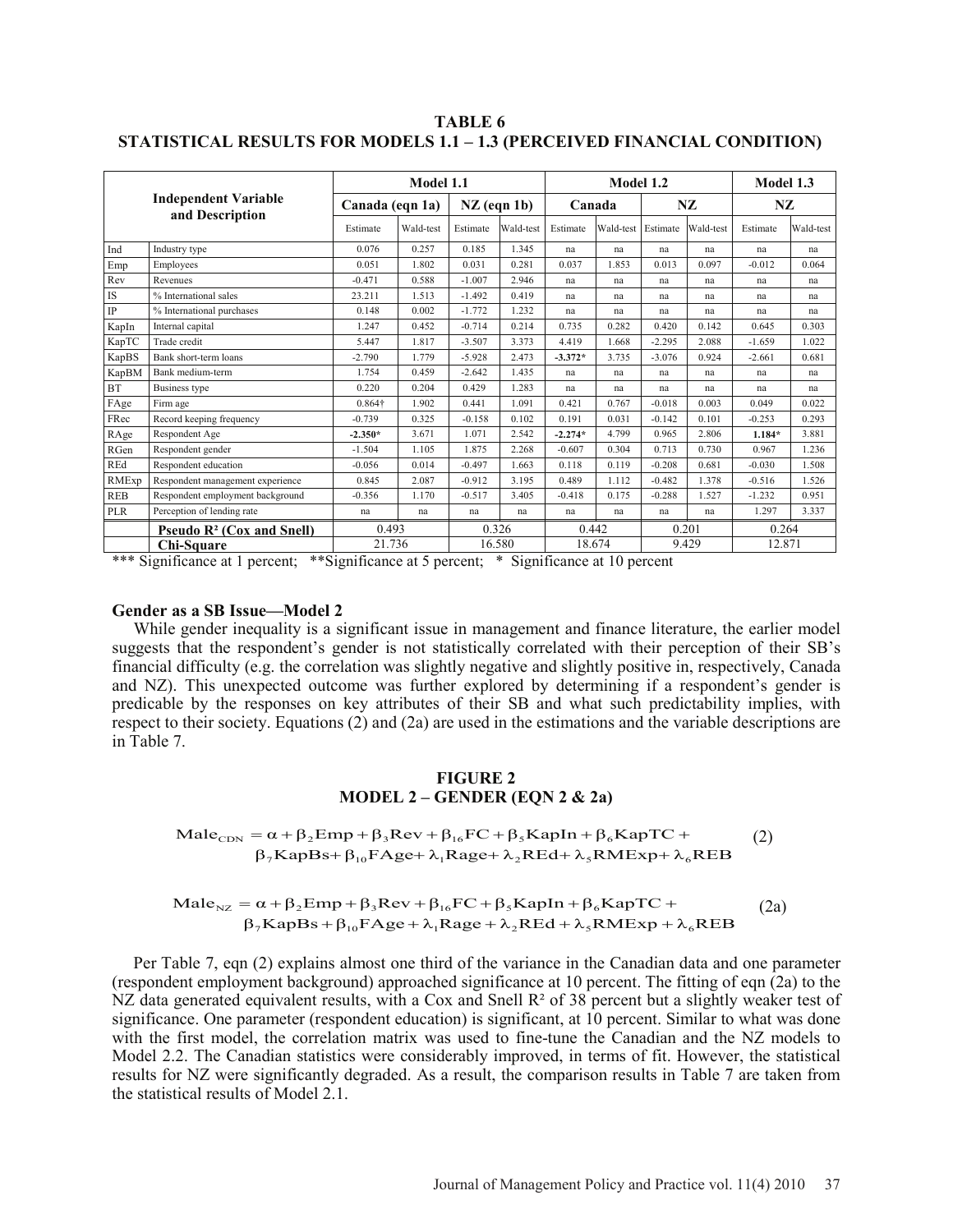|                    |                                                                                                                                                                                                                                                                                                                                                   |                |           | Model 2.1 |               | Model 2.2 |           |          |           |  |
|--------------------|---------------------------------------------------------------------------------------------------------------------------------------------------------------------------------------------------------------------------------------------------------------------------------------------------------------------------------------------------|----------------|-----------|-----------|---------------|-----------|-----------|----------|-----------|--|
|                    | <b>Independent Variable and</b>                                                                                                                                                                                                                                                                                                                   | Canada (eqn 2) |           |           | $NZ$ (eqn 2a) | Canada    |           | NZ       |           |  |
| <b>Description</b> |                                                                                                                                                                                                                                                                                                                                                   | Estimate       | Wald-test | Estimate  | Wald-test     | Estimate  | Wald-test | Estimate | Wald-test |  |
| Emp                | Employees                                                                                                                                                                                                                                                                                                                                         | 0.054          | 0.484     | 0.045     | 0.360         | na        | na        | na       | na        |  |
| Rev                | Revenues                                                                                                                                                                                                                                                                                                                                          | $-1.580$       | 0.527     | 0.364     | 0.324         | na        | na        | na       | na        |  |
| FC                 | Financial difficulty                                                                                                                                                                                                                                                                                                                              | $-0.899$       | 0.600     | 0.392     | 0.288         | $-0.364$  | 0.187     | 0.164    | 0.120     |  |
| KapIn              | Internal capital                                                                                                                                                                                                                                                                                                                                  | 1.387          | 0.896     | $-0.529$  | 0.153         | na        | na        | na       | na        |  |
| KapTC              | Trade credit                                                                                                                                                                                                                                                                                                                                      | 0.588          | 0.051     | $-0.830$  | 0.123         | na        | na        | na       | na        |  |
| KapBS              | Bank short-term loans                                                                                                                                                                                                                                                                                                                             | 5.008          | 1.179     | $-7.379$  | 1.796         | 2.976     | 1.070     | $-2.633$ | 0.562     |  |
| FAge               | Firm age                                                                                                                                                                                                                                                                                                                                          | 0.650          | 0.786     | 0.354     | 0.452         | na        | na        | na       | na        |  |
| <b>BT</b>          | <b>Business Type</b>                                                                                                                                                                                                                                                                                                                              | na             | na        | na        | na            | $-0.343$  | 0.759     | 0.066    | 0.070     |  |
| RAge               | Respondent Age                                                                                                                                                                                                                                                                                                                                    | $-0.054$       | 0.001     | $-0.119$  | 0.027         | na        | na        | na       | na        |  |
| REd                | Respondent education                                                                                                                                                                                                                                                                                                                              | 0.232          | 0.138     | $1.042*$  | 5.402         | na        | na        | na       | na        |  |
| RMExp              | Respondent management experience                                                                                                                                                                                                                                                                                                                  | 0.465          | 0.519     | 0.820     | 3.007         | 0.394     | 0.794     | $0.616*$ | 4.170     |  |
| <b>REB</b>         | Respondent employment background                                                                                                                                                                                                                                                                                                                  | $0.826*$       | 3.635     | 0.069     | 0.031         | $0.702*$  | 4.331     | 0.145    | 0.354     |  |
|                    | $Cox$ and Snell $\mathbb{R}^2$                                                                                                                                                                                                                                                                                                                    |                | 0.315     |           | 0.384         |           | 0.283     |          | 0.139     |  |
|                    | Chi-Square<br>$+ + \alpha$<br>$\frac{1}{2}$ $\frac{1}{2}$ $\frac{1}{2}$ $\frac{1}{2}$ $\frac{1}{2}$ $\frac{1}{2}$ $\frac{1}{2}$ $\frac{1}{2}$ $\frac{1}{2}$ $\frac{1}{2}$ $\frac{1}{2}$ $\frac{1}{2}$ $\frac{1}{2}$ $\frac{1}{2}$ $\frac{1}{2}$ $\frac{1}{2}$ $\frac{1}{2}$ $\frac{1}{2}$ $\frac{1}{2}$ $\frac{1}{2}$ $\frac{1}{2}$ $\frac{1}{2}$ |                | 12.207    |           | 11.591        | 10.624    |           | 6.300    |           |  |

**TABLE 7 STATISTICAL RESULTS FOR MODELS 2.1 AND 2.2 (GENDER)**

\*\*\* Significance at 1 percent; \*\* Significance at 5 percent; \* Significance at 10 percent

The simple descriptive statistics in Table 8 show that, NZ FEs have less than half of the sales of their male counterparts and in Canada they have slightly more sales. Table 9 suggests that this relationship is not due to the tax practices in NZ (e.g. the SBs of NZ FEs are, on average, nearly 30 percent older than those run by men). It is interesting to note that Canadian SBs tend to be significantly older than NZ SBs and there is little gender difference in their average age. These effects should be further studied in more detail in NZ and other countries.

# **TABLE 8 COMPARISON OF SB GROSS SALES BY ENTREPRENEUR GENDER, COUNTRY, AND WITH GENDER/WAGE RATIO**

|                                       |             | Avg. Gross Sales by Gender of SB Entrepreneur |             | <b>Female/Male Ratio for</b> |                              |  |  |
|---------------------------------------|-------------|-----------------------------------------------|-------------|------------------------------|------------------------------|--|--|
| Country                               | Female      | Male                                          |             | <b>Gross Sales</b>           | <b>Employment Wages 2008</b> |  |  |
| Canada                                | \$1,118,000 | \$1,056,000                                   | \$1,093,000 | 106.1%                       | 71.8%                        |  |  |
| NZ.                                   | \$503,000   | \$1,073,000                                   | \$813,000   | 47.1%                        | 78.8%                        |  |  |
| (Canada/NZ)<br>$x 1.32469^{\ddagger}$ | 294.1%      | 130.1%                                        | 178 1%      | 225.1%                       | $91.1\%$                     |  |  |

<sup>†</sup> Hausmann, et al., 2009, p.9;  $\vec{F}$  CAD to NZD Exchange rate

# **TABLE 9 COMPARISON OF FIRM AGE BY ENTREPRENEUR GENDER AND COUNTRY**

|           | <b>SB Age by Gender of SB Entrepreneur</b> |             |             |                          |  |  |  |  |  |
|-----------|--------------------------------------------|-------------|-------------|--------------------------|--|--|--|--|--|
| Country   | Female                                     | Male        | Average     | <b>Female/Male Ratio</b> |  |  |  |  |  |
| Canada    | 11.08 yrs                                  | $11.22$ yrs | $11.18$ yrs | 99.1%                    |  |  |  |  |  |
| NZ        | $7.98$ yrs                                 | $6.21$ yrs  | $7.05$ yrs  | 129.1%                   |  |  |  |  |  |
| Canada/NZ | 139.1%                                     | 181.1%      | 178.1%      |                          |  |  |  |  |  |

# **Firm Age and SB Continuity—Model 3**

As discussed earlier, SBs are perceived as highly risky with failure rates approaching 80 percent in the first five years. Table 2 shows slightly higher, but still dismal, average continuity rates for Canadian SBs.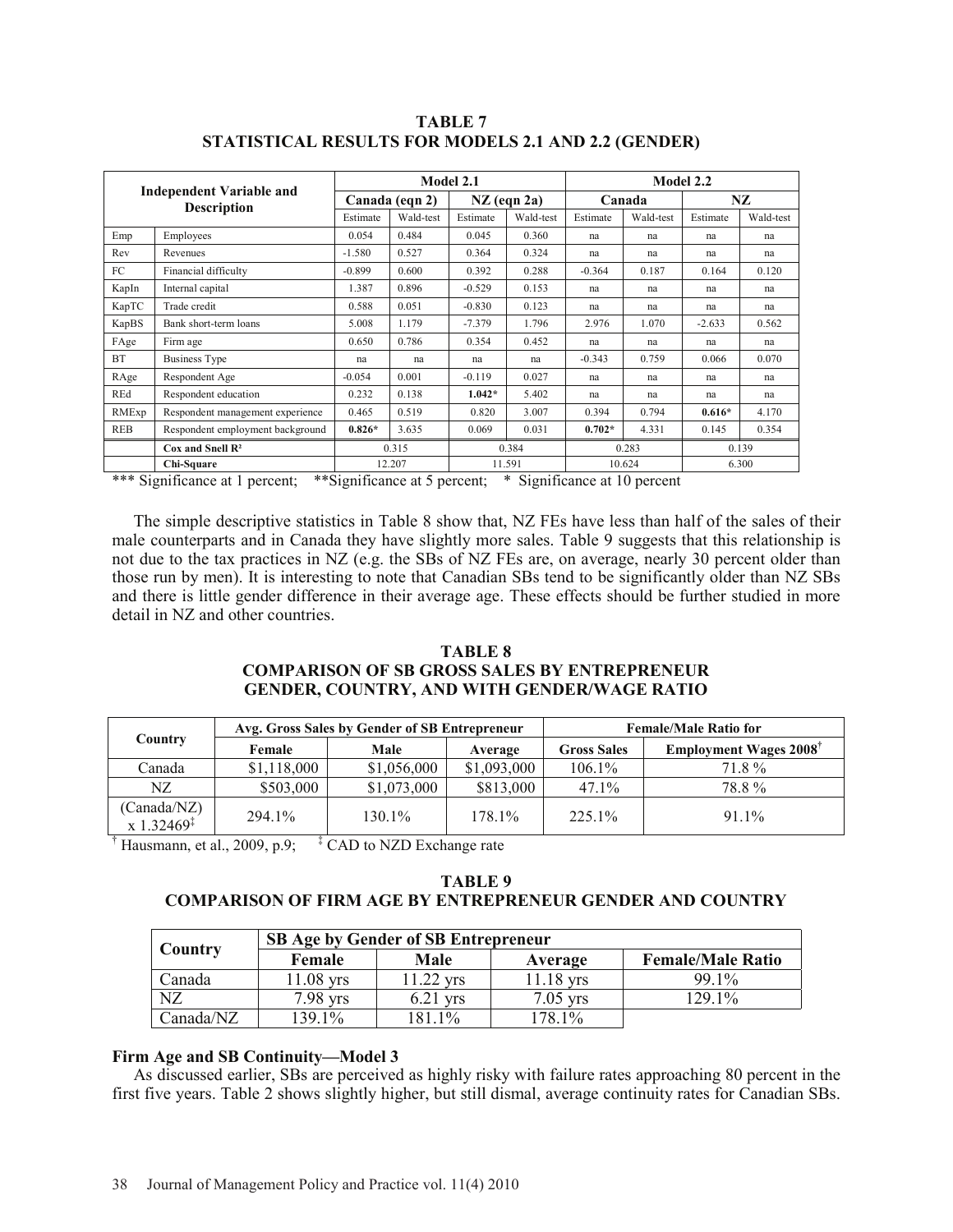However, if the great majority of all SBs were failing in the first five years, the SB profile in Table 3 would tend to have a greater weight of younger firms. The beyond-five-year continuity rate for regional SBs in Canada and NZ (inferred by Table 3 is, respectively, 91.0 and 52.5 percent. As noted previously, lower NZ continuity rates may have been due to tax practices encouraging lifestyle SBs to form and then disband after five years and Table 4 clearly shows this discontinuity.<sup>8</sup>

Model 3 (eqns 3 and 3a) explores the nature of SB continuity with the intent of determining if the age of respondent SBs is predictable by their questionnaire responses and what such predictability implies.

# **FIGURE 3 MODEL 3 – FIRM AGE (EQN 3 & 3a)**

$$
FAge_{CND} = \alpha + \beta_2 Emp + \beta_{16} FC + \beta_5 KapIn + \beta_7 KapBs +
$$
  
\n
$$
\beta_8 KapBM + \beta_9 BT + \lambda_1 RAge + \lambda_3 REd
$$
\n(3)

$$
FAge_{NZ} = \alpha + \beta_2 Emp + \beta_{16} FC + \beta_5 KapIn + \beta_7 KapBs +
$$
  

$$
\beta_8 KapBM + \beta_9 BT + \lambda_1 RAge + \lambda_3 Red
$$
 (3a)

Per Table 10, half the variance in the Canadian data is explained by eqn (3), it is significant at five percent, and one parameter (respondent education) approaches being significant at 10 percent. The fitting of eqn (3a) to NZ data also produced excellent results with one parameter (respondent education) being significant at five percent and another five parameters (employees, internal capital, short-term bank loans, medium-term bank loans, and respondent management experience) are significant at 10 percent.

|                    |                                                         |           | Model 3.1      |            |                 |           | Model 3.2 |            |           |  |
|--------------------|---------------------------------------------------------|-----------|----------------|------------|-----------------|-----------|-----------|------------|-----------|--|
|                    | <b>Independent Variable and</b>                         |           | Canada (eqn 3) |            | $NZ$ (eqn $3a)$ | Canada    |           | NZ.        |           |  |
| <b>Description</b> |                                                         | Estimate  | Wald-test      | Estimate   | Wald-test       | Estimate  | Wald-test | Estimate   | Wald-test |  |
| Emp                | Employees                                               | 0.431     | 1.147          | $0.292*$   | 6.132           | 0.081     | 1.163     | $0.078*$   | 3.647     |  |
| FC                 | Financial difficulty                                    | 4.567     | 1.756          | 0.734      | 0.787           | $1.815*$  | 3.840     | na         | na        |  |
| KapIn              | Internal capital                                        | $-13.187$ | 3.264          | $7.015*$   | 3.912           | $-4.132*$ | 3.857     | 1.185      | 1.460     |  |
| KapBS              | Bank short-term loans                                   | $-4.755$  | 0.685          | $-10.729*$ | 3.743           | na        | na        | na         | na        |  |
| KapBM              | Bank medium-term                                        | $-14.222$ | 2.246          | $22.309*$  | 5.840           | $-2.702$  | 1.414     | $3.110*$   | 3.529     |  |
| <b>BT</b>          | Business type                                           | $-3.466$  | 3.296          | $-1.015$   | 3.062           | $-1.190*$ | 3.775     | 0.379      | 2.186     |  |
| RAge               | Respondent Age                                          | 1.460     | 0.399          | $-0.779$   | 0.565           | 0.764     | 0.456     | $1.502*$   | 10.451    |  |
| RGen               | Respondent gender                                       | $-5.918$  | 1.529          | na         | na              | na        | na        | na         | na        |  |
| REd                | Respondent education                                    | $2.442*$  | 3.576          | $3.345**$  | 7.5000          | 1.074     | 0.85      | $-0.108$   | 0.232     |  |
| RMExp              | Respondent management experience                        | 0.276     | 0.065          | $2.342*$   | 4.736           | na        | na        | na         | na        |  |
|                    | <b>Pseudo <math>\mathbb{R}^2</math> (Cox and Snell)</b> | 0.502     |                | 0.577      |                 | 0.426     |           | 0.410      |           |  |
|                    | Chi-Square                                              |           | 22.307         | 23.411     |                 | 17.745    |           | 22.183     |           |  |
|                    | Significance                                            |           | $0.014**$      | $0.054*$   |                 | $0.013**$ |           | $0.001***$ |           |  |

**TABLE 10 STATISTICAL RESULTS FOR MODELS 3.1 AND 3.2 (FIRM AGE)**

\*\*\* Significance at 1 percent; \*\* Significance at 5 percent; \* Significance at 10 percent

Similar to what was done with the first and second models, the correlation matrix was used to fine tune Model 3.1 into Model 3.2. The Canadian results showed further improvement in the equation significance and three parameters (financial difficulty, internal capital, and business type) approached significant at 10 percent. The NZ results were greatly improved, with the equation significant to one percent and three parameters (employees, medium-term-bank loans, and respondent age) either significant at 10 percent or approaching that significance.

# **CONCLUSION, POLICY IMPLICATIONS AND SUGGESTIONS FOR FUTURE RESEARCH**

A common perception of SBs is that they are ephemeral acorns with most failing but a few survive to become the mighty oaks of future commerce or linger on as hopeful saplings. However, this study found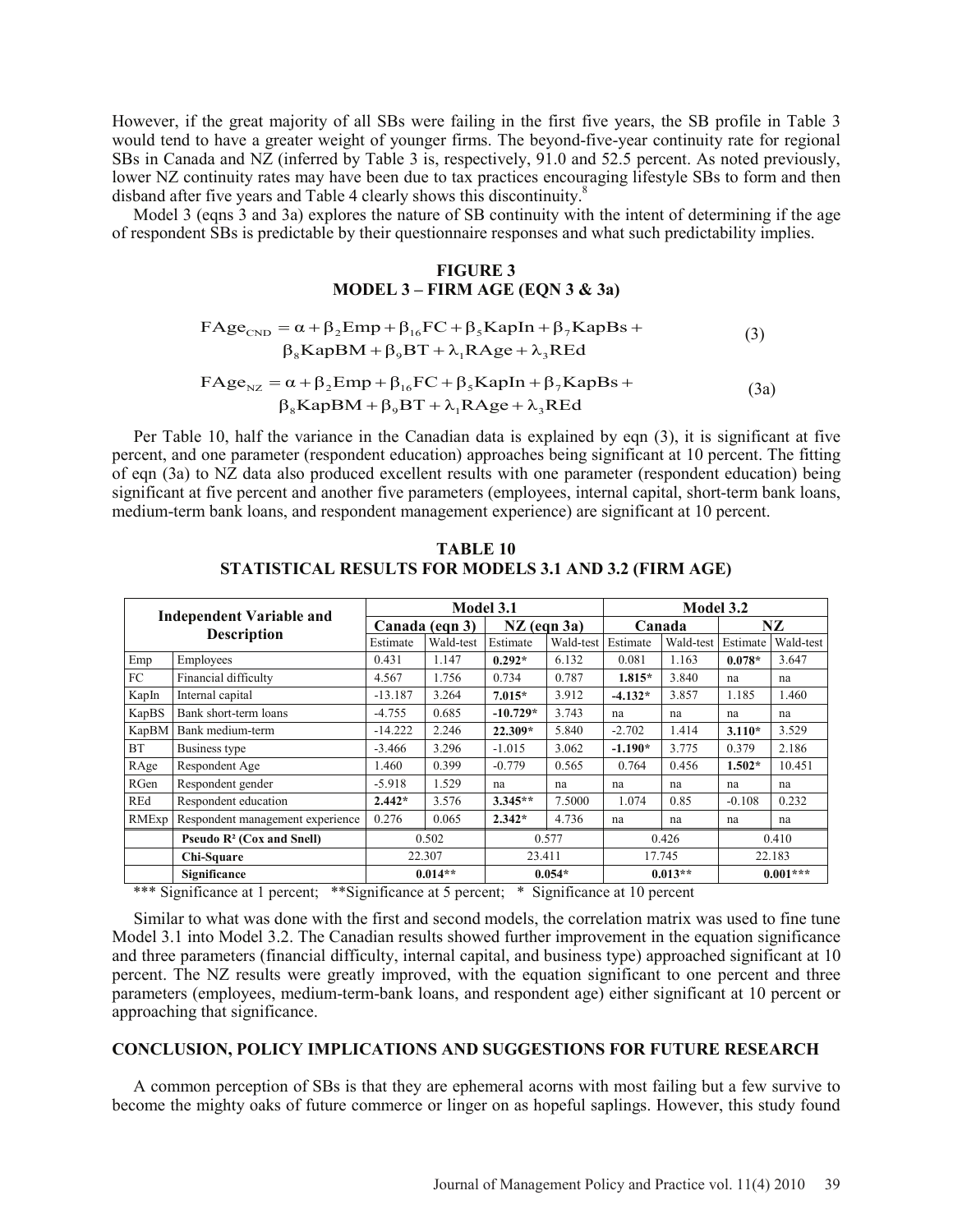that the majority of NZ SBs and the vast majority of Canadian SBs persist, rather than failing or striving to grow. While the individual contribution of SBs to GDP is small, their combined contribution is significant (i.e. 25 and 40 percent for, respectively Canada and NZ) and they serve modern economies as *engines of employment* and *distributers of wealth* (e.g. Canadian and NZ SBs provide over two-thirds of national employment and are currently the largest net contributors to new employment). When partners and entrepreneurs are added, the SB contribution to job creation is immense. Also, SBs are the conduit by which most workers, shed from primary and secondary sectors, migrate to the growing service sector. Roughly a third of SBs are regional and are vital sources of employment to those areas. Thus, the most significant socio-economic effects of SB policy are likely to impact regions—e.g. while hinterland spending creates regional multipliers and flow on to benefit metropols, per *Locational Economics*, the reverse does not occur. Given that SB studies tend to be based on samples that are of urban, or undifferentiated-and-mostly-urban SBs, SB policies may not reflect the realities and needs of regional SBs.

Responses from regional SBs in Canada and NZ were gathered and contrasted with each other and to the common *urban-SB-biased* view of SBs using five hypotheses. Within the limitation of the sample size in the study, the findings in this study suggest that:

- 1) *Hypothesis 1 is proven for Canada and NZ—*Regional SBs have a higher continuity than what is commonly perceived for SBs. However, in NZ, tax practices appear to have created a divide between Micro-enterprises (MEs have < 4 employees) and larger SBs. The 10-year survivorship of NZ SBs is significantly less than the Canadian equivalent (The ratio of the NZ to Canadian survivorship rates is 0.08 and 0.70 for, respectively MEs and for larger SBs.
- 2) *Hypothesis 2 is proven for NZ (where it was tested)—*the great majority of Regional SBs make little or no use of the internet in marketing. This finding is consistent with Papdaki and Chami (2002) and should be of concern to policy makers. Specifically, 57.5 percent of the respondentregional-SBs are in the wholesale and retail sector and that that sector is increasingly attractive to foreign firms.
- 3) *Hypothesis 3 is weakly proven for Canada and NZ—*there is a weak correlation between the perceived financial condition of SBs and some of: the attributes of the SB, its financing choices, and the attributes of its entrepreneur. In Canada, older respondents seem to be more worried about the financial condition of their SBs and in NZ the opposite occurs.
- 4) *Hypothesis 4 is not proven by the model—*but is still plausible based on the descriptive statistics. Specifically, the gross sales of NZ female entrepreneurs are under half of those of men, but in Canada there is only a 6.1 percent difference that favors females. (NB: because the FEs-run SBs are much older than the SBs of male entrepreneurs, the earnings imbalance is not attributable to tax practices). In Canada, regional FEs tend to have less employment experience than male SB entrepreneurs and, in NZ, regional FEs are likely to have less management experience.
- 5) *Hypothesis 5 is proven for Canada and NZ—*the age of a SB can be predicted by its perceived financial condition, attributes, financing choices, and the characteristics of its entrepreneur. The magnitude of internal capital has a large effect on SB age that is negative (and approaching significance) in Canada and positive (and significant) in NZ. Respondent education appears to be highly correlated with, and have a large effect on, the age of their SB. The magnitude and significance of this effect is greater in NZ than in Canada. In both countries the magnitude of bank-short-term loans was negatively correlated with SB age, but only the NZ relationship was statistically significant. It will be interesting to test in future research whether high-levels of bankshort-term loans are a predictor of a SB short-life span and/or are they rapidly retired as the SB gets older.

 The most important finding of this study is that the conventional wisdom of low-continuity rates for SBs appears to be inappropriate for Canadian or NZ regional SBs. While a longitudinal study should be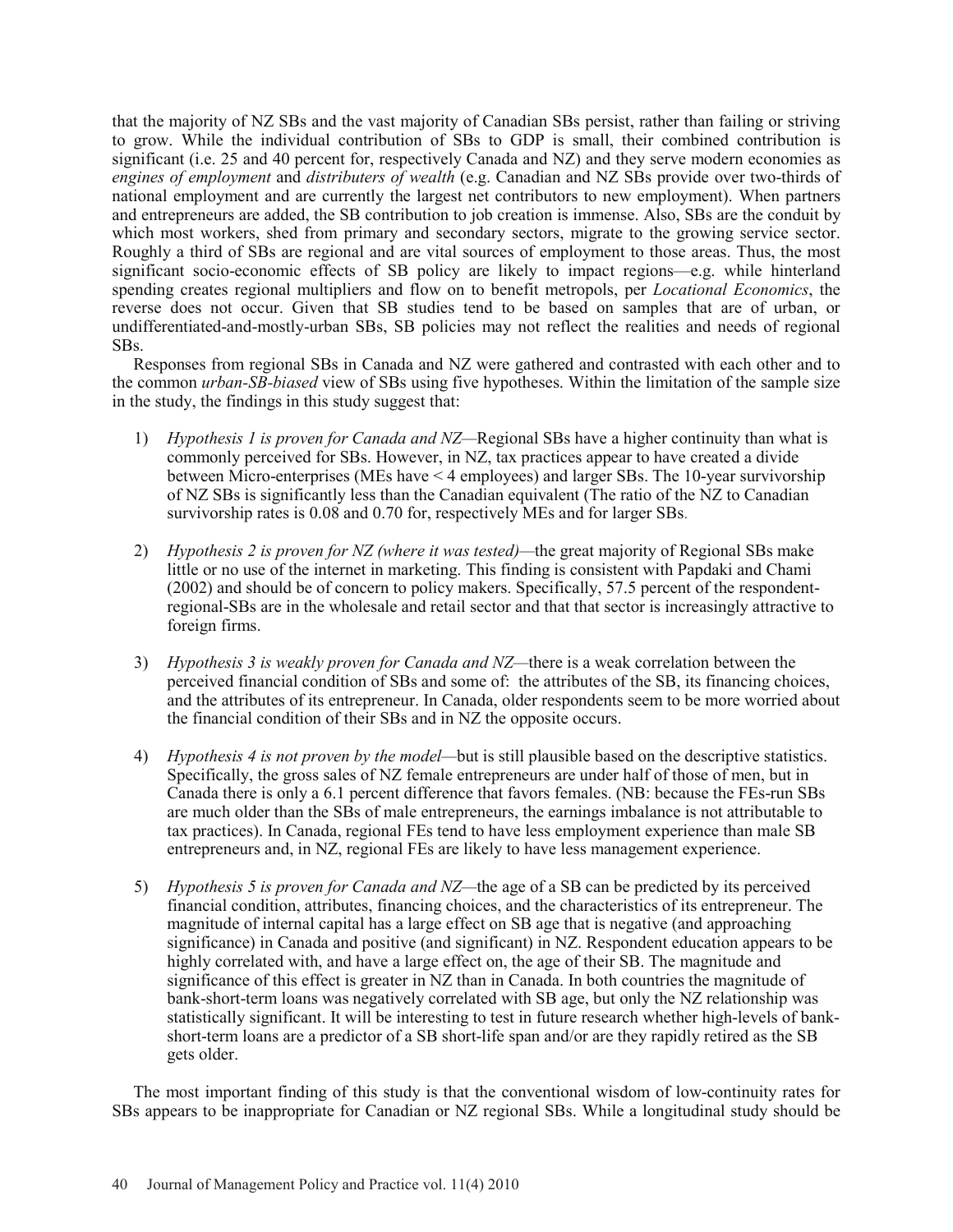done (to avoid survivor bias) the high regional-SB-continuity rates found in this study are conservative (i.e. many (if not most) younger responding SBs will survive to become older SBs). The high-fifth-year discontinuity for many small NZ SBs is a predictable and avoidable tax-practice-driven effect that should not be factored into the discontinuity risk for non-lifestyle NZ SBs.

The literature review in this study suggests that urbanization and globalization are making SBs increasingly important to maintaining the socio-economic harmony and stability in regional areas. This study showed important differences between the attributes, needs, and contribution of regional SBs and the common perception of SBs. As a result, SB policies should be carefully designed and targeted (e.g. rural communities may find *continuity and stability* more appropriate and desired than the *growth-focused* policies favored in urban centers).

# **Future Research**

Further research on regional and urban SBs should consider: 1) Expanding the sample sizes to several hundreds of respondents to optimize sample error; 2) Creating more international comparisons, to determine the effect of culture and history on SB attributes; and 3) Contrasting several regions in larger countries, to determine the effect of regional traits on SB attributes.

# **ENDNOTES**

- 1. For details on industrial sector focus and geographical factors see Hettihewa and Wright (2007).
- 2. Details on recent figures on business bankruptcies are also available on the website of the Office of the Superintendent of Bankruptcy at URL: osb-bsf.gc.ca.
- 3. See Sahiman 1990 and Small Business Administration Task Force 1977 for venture capital organizations and Sayed and Hettihewa (2007) for a summary of POT.
- 4. Bootstrap financing includes: payment delays, minimizing receivables, minimizing investments, private-owner financing, and sharing resources with other businesses (Van Auken, 2005).
- 5. Thunder Bay Business Directory (2006; http:www.canadianbusinessdirectory.ca/city-ON-2086-0.htm; accessed 30 June 2006) and Nelson Business Directory (2006; http:www.canadianbusinessdirectory.ca/ city-BC-494-0.htm; accessed 12 July 2006).
- 6. Experience in the analysis of Canadian data led to the addition of five questions to the NZ study.
- 7. The survey questions were designed to be answered by choosing from arrays of ordinal-responses. In SPSS, such responses are best evaluated using ordinal-logistic regression.
- 8. Please note that *the intent to earn a profit* requirement is similar in the tax laws of Australia, Canada, NZ, the USA, and the UK, the enforcement practices vary between these countries. In NZ there is a significant ongoing debate on the need to create more equity in the tax burden by making enforcement of *the intent to earn a profit* requirement of lifestyle companies more stringent—particularly for lifestyle-block and hobby SBs.

# **REFERENCES**

AES. 2005. *Annual Enterprise Survey: 2004 Financial Year (Provisional)*, Statistics New Zealand, Government of New Zealand, Wellington, NZ.

Ayyagari, M., Beck, T. and Demirguc-Kunt, A.S. (2007). Small and Medium Enterpriser Across the Globe. *Small Business Economics*, 29, 415-434.

Batten, J., Hettehewa, S. and Mellor, R. (1997). Factors Affecting the Ethical Management Practices of Australian Industries. *Journal of Business Ethics*, 16, 1261-1271.

Batten, J., Hettehewa, S. and Mellor, R. (1999). Factors Affecting Ethical Management: Comparing a Developed and a Developing Economy. *Journal of Business Ethics*, 19, 51-59.

Becchetti, L. and Travato, G. (2002). The Determinants of Growth for Small and Medium Sized Firms: The Role of the Availability of External Finance. *Small Business Economics*, 19, 291-306.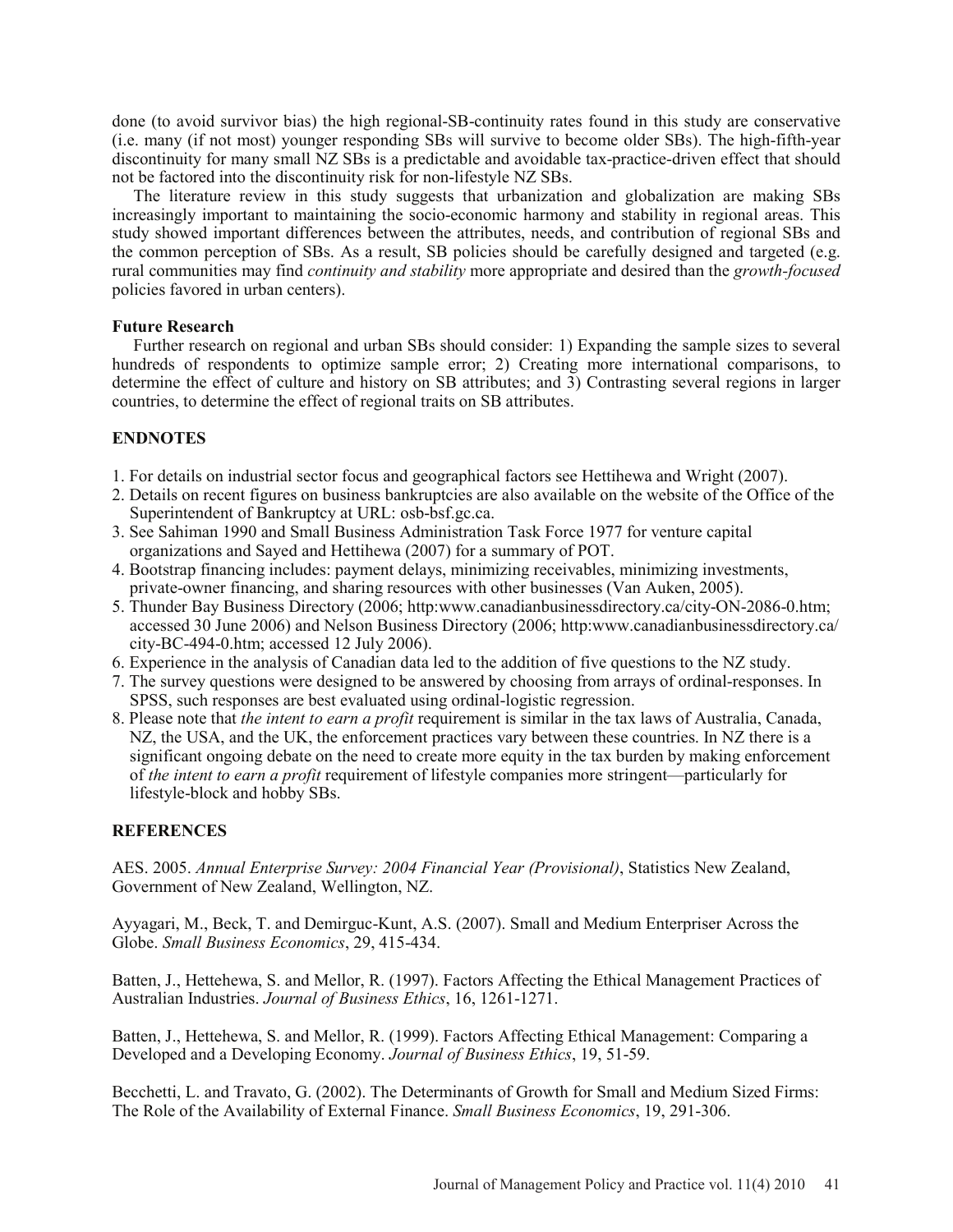Berger, A.N. and Udell, G.F. (1998). The Economics of Small Business Finance: The Roles of Private Equity and Debt Markets in the Financial Growth Cycle. *Journal of Banking and Finance*, 22, 873-897.

Boswell, J. (1972). *The Rise and Decline of Small Firms.* George Allan and Unwin Ltd., London.

Bradley, D.B., and Cowdery, C. (2004). Small Business: Causes of Bankruptcy. <http://www.sbaer.uca.edu/research/asbe/2004\_fall/16.pdf>. Accessed on 20 August, 2007.

Brown, W.M. (2003, April). *Overcoming Distance, Overcoming Borders: Comparing North American Regional Trade.* Working Paper, Statistics Canada. No. 008.

Canada's SB Data Centre (2008). <http://www.gdsourcing.com/SBDC.htm>. Accessed on 20 August, 2007.

Catto, S. (2003). Canada, Small Towns: A Slow Death. *Time (Canadian Edition)*. Time Canada Ltd., Toronto, Ontario. 13 October, 48-57.

CFIB (2008). *Canadian Federation Independent Business*, <http://www.cfib.ca/research/reports/default.asp?> Accessed of 20 August, 2007.

Chittenden, F., Hall, G. and Hutchinson, P. (1996). Small Firm Growth, Access to Capital Markets and Financial Structure: Review of Issues and an Empirical Investigation. *Small Business Economics* 8, 59- 67.

CIBI. (2006). *Improving Access to Finance: Enabling the Enterprise Revolution*, Small Business Services, UK Gov. <http://www.cbi.org.uk/pdf/enterpriserev0706.pdf>. Accessed on 28 July, 2007.

Coleman, S. (2000). Access to Capital and Terms of Credit: A Comparison of Men and Women-Owned Small Businesses. *Journal of Small Business Management*, 38, (3), 37-53.

Cuba, R., Decenzo, D. and Anish A. (1983). Management Practices of Successful Female Business Owners. *American Journal of Small Business*, 8, (2), 40-45.

Duncan, J.W. (1993). Business Failures Up 10% to New High of 96,360 In 1992. in *Dun and Bradstreet Looks at Business*, 11, (2), Mar/Apr/93.

Elston, J.A. (2002). *An Examination of the Relationship between Firm Size, Growth and Liquidity in the Newer Market*. Discussion Paper, Economic Research Centre of the Duutsche Bundesbank,.

El-Zeyaty, A. (1986). *Business Failure Predictions: An Analysis of Type II Prediction Errors*, PhD Dissertation, City University of New York, N.Y.

Evans, D.S. (1987). The Relationship between Firm's Growth Size and Age: Estimates For 100 Manufacturing Industries. *Journal of Industrial Economics*, 35, 567-581.

Fabowale, L., Orser, B. and Riding, A. (1995). Gender Structural Factors and Credit Terms between Canadian Small Business and Financial Institutions. *Entrepreneurship: Theory and Practice*, 19, (4), 41- 66.

Fletcher, R. (2001). A to Holistic Approach Internationalization," *International Business Review* 10, (1), 25-49

Freear, J., Sohl, J. and Wetzel, W. (1995). Angels: Personal Investors in the Venture Capital Market *Entrepreneurship and Regional Development*, Sep/95, 85-94.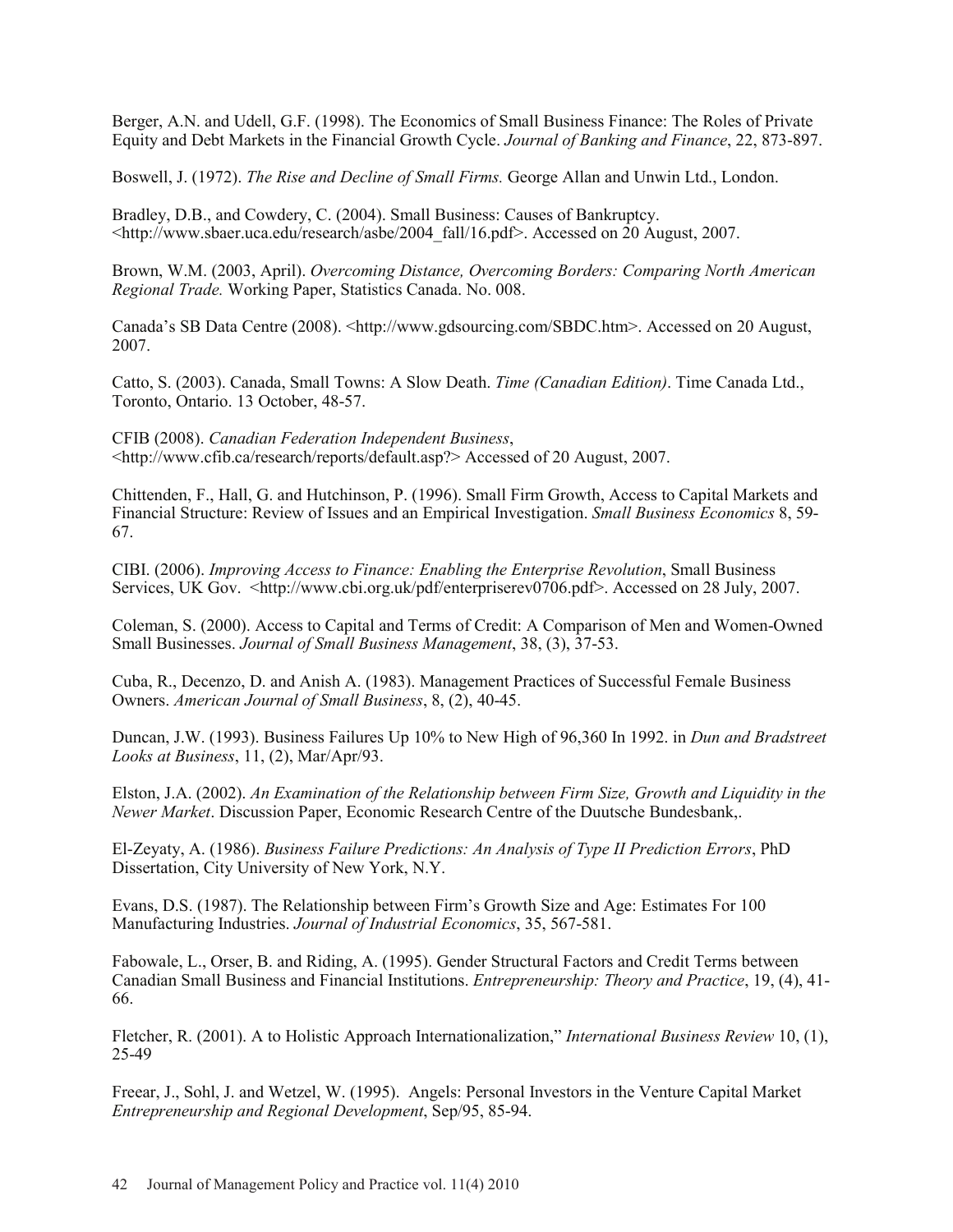Gregory, B.T., Rutherford, M.W., Oswald, S. and Gardiner, L. (2005). An Empirical Investigation of the Growth Cycle Theory of Small Firms. *Journal of Small Business Management*, 4, 382-393.

García-Teruel, P.J. and Martínez-Solano, P. (2010). Determinants of Trade Credit: A Comparative Study of European SMEs. *International Small Business Journal*, 28, (3), 215–233.

Hall, G., Hutchinson, P. and Michaelas, N. (2000). Industry Effects of the Determinants of Unquoted SME's Capital Structure. *International Journal of the Economics of Business*, 7, (3), 297-312.

Hausmann, R., Laura D. Tyson, L.D., and Zahidi, S. 2009. Global Gender Gap Report, *World Economic Forum*. Geneva, Switzerland. Downloaded from http://live.isitesoftware.co.nz/neon/documents/ Global%20Gender%20Gap%202009%20report.pdf on 12 September, 2010.

Heilbrunn, S. (2004). Impact of Gender on Difficulties Faced by Entrepreneurs. International Journal of Entrepreneurship & Innovation. 5, (3), 159-165.

Heshmati, A. (2001). On the Growth of Micro and Small Business Firms: Evidence from Sweden. *Small Business Economics*, 17, 213-228.

Hettihewa, S. and Wright, C.S. (2007). Small Business Financing – An Empirical Investigation in Small City Canada. *The Southern Business and Economic Journal*, 30, (4), 49-64.

Hoad, W. and P. Rosko. (1964). *Management Factors Contributing to the Success Failure of New Small Manufacturers*. Working Paper, University of Michigan,

Holmlund, M., Kock, S. and Vanyushyn, V. (2007). Small and Medium Sized Enterprises' Internationalization and the Influence of Importing on Exporting. *International Small Business Journal*, 25, (5), 459-475.

Holmes, S. and Kent, P. (1991). An Empirical analysis of the Financial Structure of Small and Large Australian Manufacturing Enterprises. *Journal of Small Business Finance*, 1, (2), 141-154.

Honjo, Y. and Harada, N. (2006). SME Policy, Financial Structure and Firm Growth: Evidence from Japan. *Small Business Economics*, 27, 289-300.

Industry Canada. (2008). *Key Small Business Statistics – July 2008*. <http://www.ic.gc.ca/epic/site/sbrprppe.nsf/en/ rd02307e.html>. Accessed on 16 September, 2008.

Jones, R. (1979). Analyzing Initial and Growth Financing for Small Businesses. *Management Accounting*, 61, (5), 30-38.

Karagozoglu, N. and Lidell, M. (1998). Internationalisation of Small and Medium Sized Technology Based Firms: An Exploratory Study. *Journal of Small Business Management*, 36, (1), 44-59.

Kaplan, A. (1979). Small Business Management and Financial Assistance Model. Presented at *International Council for Small Business Proceedings 24th Annual Conference*.

Kennedy, J. and Tennent, B. (2006). Financial Management Practices in Small Businesses: Regional and Metropolitan. *Small Enterprise Research*, 14, (1), 55-63.

Knight, M. (1979). The Determination of Failure in Canadian Small Business. Presented at *International Council for Small Business Proceedings 24th Annual Conference.*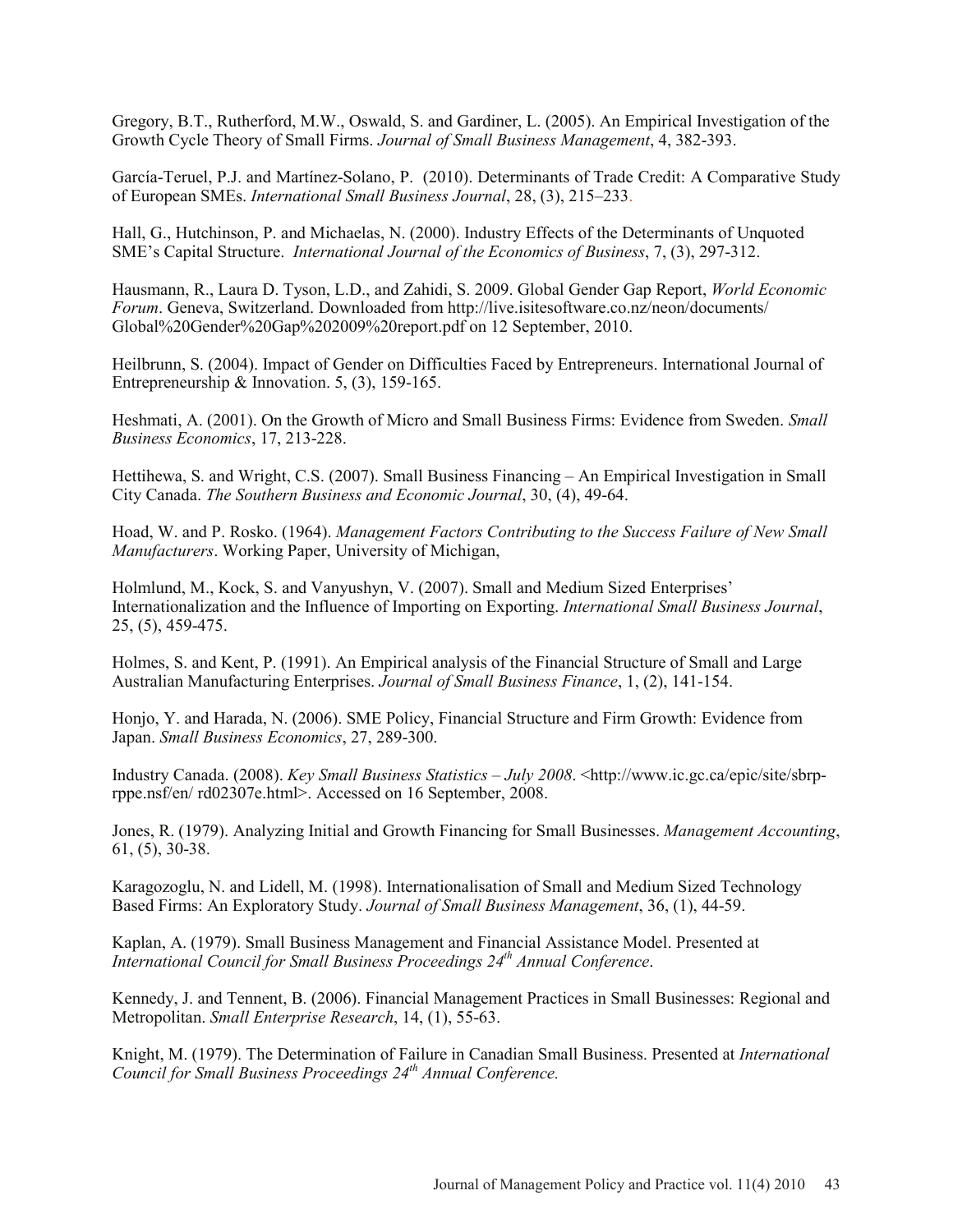La Rocca, M, La Rocca, T., and Cariola, A. (2010). The Influence of Local Institutional Differences on the Capital Structure of SMEs: Evidence from Italy, *International Small Business Journal*. 28, (3). 234- 257.

Law, D. and MacLellan, N. (2005). *The Contribution from Firm Entry, Exit and Contribution to Labour Productivity Growth in New Zealand*. Working Paper, New Zealand Treasury, 05 January 2005.

LeCornu, M.R., McMahan, R., Forsaith, D. and Stanger, A. (1996). The Small Enterprise Financial Objective Function. *Journal of Small Business Finance*, 34, (3), 1-14.

Levin, R.I. and Travis, V.R. (1987). Small Business Finance: What the Books do not Say. *Harvard Business Review*. 65, (6), 30-32.

Lewis, K. (2004). New Zealand SME Owners: In it for the Lifestyle or Freestyle? Presented at *Institute for Small Business Affairs, 27th National Conference*, Newcastle, Gateshead, UK.

Lopez-Garcia, J. and Sorgob-Mira, F. (2008). Testing Trade-off and Pecking Order Theories Financing SMEs. *Small Business Economics*, 31, 117-137.

Loveman, G. and Sengenberger, W. (1991). The Re-emergence of Small-Scale Production: An International Comparison. *Small Business Economics*, 3, 1-37.

Lowe, J. and Henson, S. (2006). The Nature of the Regional SME. *Small Enterprise Research*, 14, (1), 64-81.

Lussier, R.N. (1995). A Non-financial Business Success versus Failure Prediction Model for Young Firms. *Journal of Small Business Management*, January, 8-19.

Massey, C., Harris, C., Tweed, D., Warriner, V. and Lewis, K. (2003). Speaking Up: Stories of SME Growth in New Zealand. *A Research forum: Growing up? SME in NZ,* Wellington, New Zealand.

Mayer, K.B. and Goldstein, S. (1961)*. First Two Years: Problem of Small Firm Growth and Survival*. Brown University, Small Business Administration Report.

MED. (2006). *SMEs in New Zealand: Structure and Dynamics*. Ministry of Economic Development (New Zealand). <http://www.med.govt.nz/upload/35948/structure-and-dynamics-2006.pdf>. Accessed on 08 August, 2008.

Michaelas, N., Chittenden, F. and Paoutziouris, P. (1999). Financial Policy and Capital Structure Choice in U.K. SME's: Empirical evidence from company panel IDA. *Small Business Economics*, 12 Mar/99, 113-130.

Modigliani, F. and Miller, M. (1958). The Cost of Capital, Corporate Finance and Theory of Investment. *American Economic Review*, 48, 261-297.

Morrison, A. (1999). *Small Business in New Zealand.* Parliamentary Library Background Paper, No. 21.

Myers, S. (1984). The Capital Structure Puzzle. *Journal of Finance*, 34, (3), 575-592.

Myers, S. and Majluf, N. (1984). Corporate Financing and Investment Decisions When Firms have Information that Investors do not have. J*ournal of Financial Economics*, 13, (2), 187-221.

Nassimbeni, G. (2001). Technology, innovation capacity and the export attitude of small manufacturing firms: A Logt/Tobit model. *Research Policy*, 30, 245-262.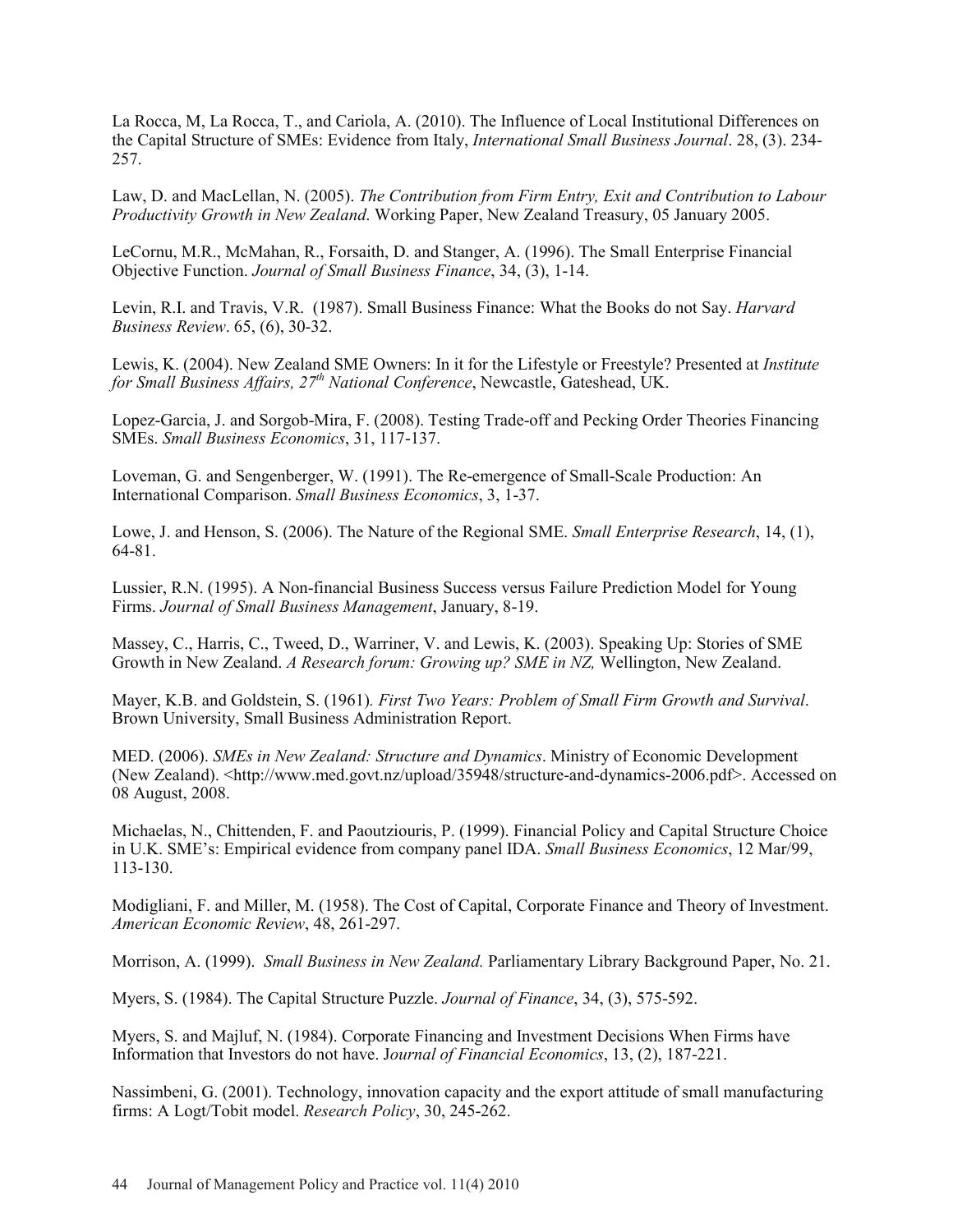Nemetz , P. and Fry, W. (1988). Flexible Manufacturing Organisations: Implications for Strategy Formulation and Organisation Design. *Academy of Management Review*, 13, 627-632.

Nicolini, R. (2001). Size and Performance of Local Clusters of Firms. *Small Business Economics*, 17, 185-195.

Ontario. (2006). Ontario Ministry of Economics and Trade <http://www.ontariocanada.com/ontcan/en/.> Accessed on 21 June, 2006.

Papadaki, E. and Chami, C. (2002, July). *Growth Determinants of Micro-Business in Canada*. Ottawa: Industry Canada Small Business Policy Branch.

Pope, R.A. (2002). Why Small Firms Export: Another Look. *Journal of Small Business Management*, 40,  $(1), 17-26.$ 

Reid, G. (1996). Financial Structure and the Growing Small Firm: Theoretical Underpinning and Current Evidence. *Small Business Economics*, 8, 1-7.

Robson, J.A. and Obeng, B.A. (2007). The Barriers to Growth in Ghana. *Small Business Economics*, 30, 385-403.

Roper, S. and Scott, J.M. (2009). Perceived Financial Barriers and the Start-up Decision: An Econometric Analysis of Gender Differences using GEM Data. *International Small Business Journal*. 27, (2), 149-171.

Sahiman, W.A. (1990). The Structure and Governance of Venture Capital Organizations. *Journal of Financial Economics*, 27, 473-521.

Sayed, N. and Hettihewa, S. (2007). Venture Capital or Private Equity in Asian Investments. *Business Horizons*, 50, 335-344.

Scherr, F.C. (1989). Causality, Regression, Discriminate Analysis, and Research on Failure. *Akron Business and Economic Review*, Spring, 8-20.

SEC. (2004). *Microcredit for European Small Businesses. Commission of the European Communities*. European Union, Brussels. <http://ec.europa.eu/enterprise/entrepreneurship/financing/docs/ microcredit doctravail en.pdf>. Accessed on 28 July, 2007.

Serrasqueiro Z.S. and Nunes, P.M. (2008). Performance and Size: Empirical Evidence from Portuguese SMEs," *Small Business Economics*, 31, 195-217.

Shim, S. and Eastlick, A. (1998). Characteristics of Hispanic Female Business Owners: An Exploratory Study. *Journal of Small Business Management*, 36, (3), 18-34.

Sirinivason, R., Wood, C. and Cooper, A. (1994). Performance Determinants for Male and Female Entrepreneurs, in W. Bygrave, S. Birley, N. Churchill, and E. Gatewood (Ed.), *Frontiers of Entrepreneurship Research*. Mass: Babson College, 43-55.

Small Business Administration Task Force. (1977). *Report of the Small Business Administration Task Force on Venture and Equity Capital for Small Business*. US Small Business Administration, Washington D.C. January.

Smeltzer, L. and Fann, G. (1989). Gender Differences in External Net Works of Small Business Owners/Managers. *Journal of Small Business Management*, 27, (2), 25-32.